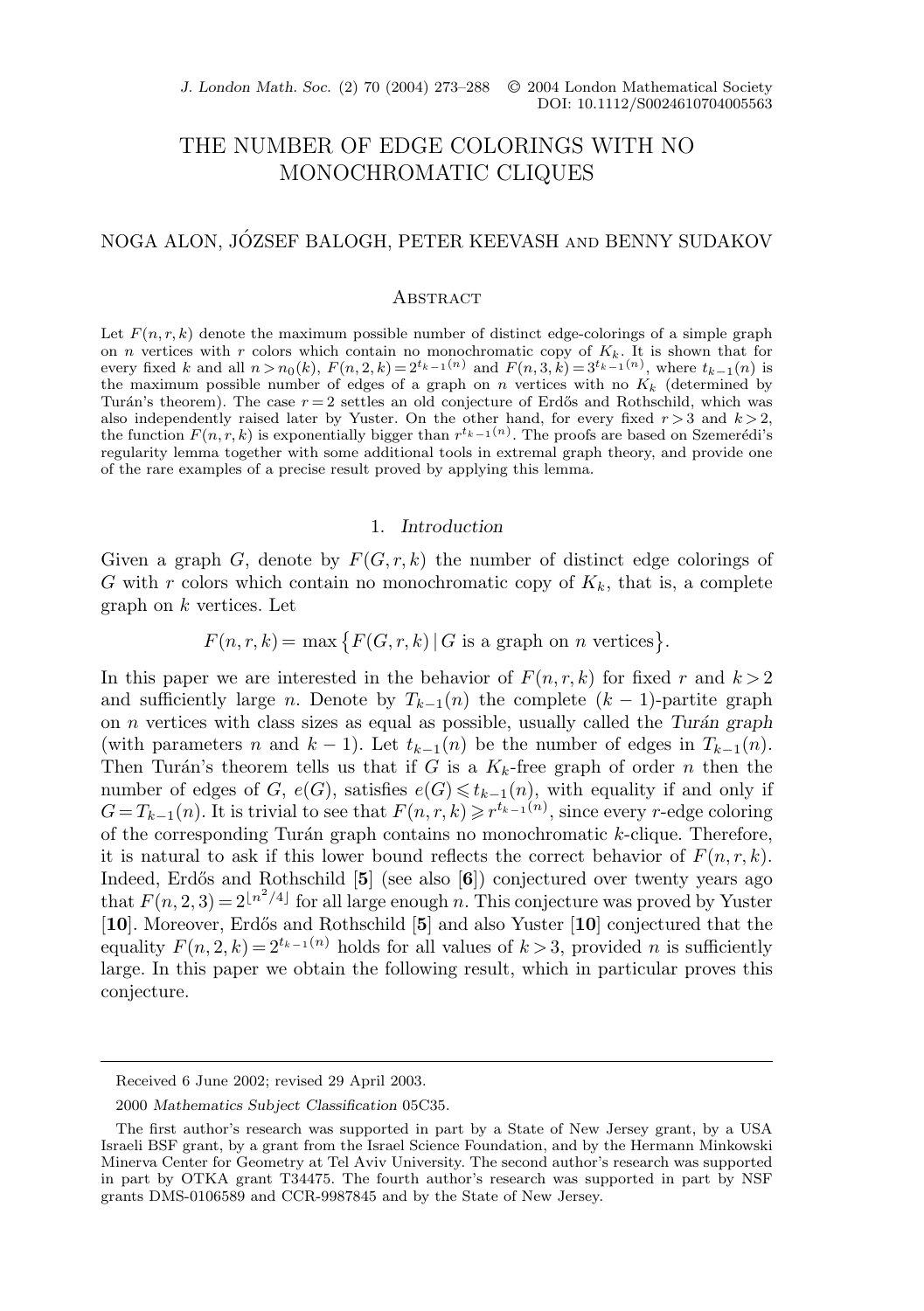THEOREM 1.1. Let  $k \geqslant 2$  be an integer and let  $r = 2$  or  $r = 3$ . Then there exists  $n(k)$ *, such that every graph* G of order  $n > n(k)$  has at most  $r^{t_k(n)}$  edge colorings *with* r colors that have no monochromatic copy of  $K_{k+1}$ . Moreover, the only graph *on n vertices for which*  $F(G, r, k + 1) = r^{t_k(n)}$  *is the Turán graph*  $T_k(n)$ *.* 

In this paper we present the proof of this theorem only for  $r = 3$ , which is the more difficult case. It is rather straightforward to make the necessary changes in this proof to obtain the result for  $r = 2$  and we will omit it here.

This result does not extend to more than three colors, and indeed for  $r > 3, k > 1$ and all sufficiently large n, there is a graph G on n vertices for which  $F(G, r, k+1)$ is larger than  $r^{t_k(n)}$  by a factor that is exponential in  $n^2$ . We will prove the following results.

THEOREM 1.2.

$$
F(n,4,3) = (3^{1/2}2^{1/4})^{{n \choose 2} + o(n^2)}, \quad F(n,4,4) = (3^{8/9})^{{n \choose 2} + o(n^2)}.
$$

THEOREM 1.3. *For every fixed*  $r \ge 4$  *and*  $k > 1$ *, the function*  $F(n, r, k + 1)$ *satisfies the following.*

If 
$$
\frac{r(k-1)}{k} > e
$$
 then  $F(n, r, k+1) \leq (r \frac{k-1}{k})^{n^2/2 + o(n^2)}$ . (1)

If 
$$
r \ge k
$$
 then  $F(n, r, k+1) \ge \left( r \frac{k-1}{k} - 2\sqrt{r \log r} \right)^{(1-1/r)(n^2/2 + o(n^2))}$ . (2)

*There is a function*  $N(k, r)$ *, so that if*  $\max\{k, r\} \to \infty$  *and*  $n \ge N(k, r)$  *we have* 

$$
F(n,r,k+1) = \left(r\frac{k-1}{k}(1+o(1))\right)^{n^2/2}
$$
\n(3)

where  $o(1)$  *tends to* 0 *as* max $\{k, r\}$  *tends to infinity.* 

The proof of Theorem 1.1 is presented in the next two sections. It uses several tools from extremal graph theory, including the regularity lemma of Szemerédi, and provides one of the rare examples in which this lemma is used to prove a precise result (for all large n). The proofs of Theorems 1.2 and 1.3 are given in Section 4, and the final Section 5 contains some concluding remarks.

### 2. *The structure of graphs with many* 3*-edge colorings*

As we have already mentioned, we will only give the proof of Theorem 1.1 for  $r = 3$ , as the case  $r = 2$  can be treated similarly. As the first step in the proof, we determine here the structure of any potential counterexamples. Our aim is to show that every such counterexample must be almost  $k$ -partite. For integers  $k$  and  $t$  let  $K_{k+1}(t)$  be the complete  $(k+1)$ -partite graph with t vertices in every class. We obtain the following slightly more general result.

LEMMA 2.1. Let k and t be two positive integers. Then, for all  $\delta > 0$  there exists  $n_0$  *such that if* G *is a graph of order*  $n > n_0$  *which has at least*  $3^{t_k(n)}$   $K_{k+1}(t)$ *-free*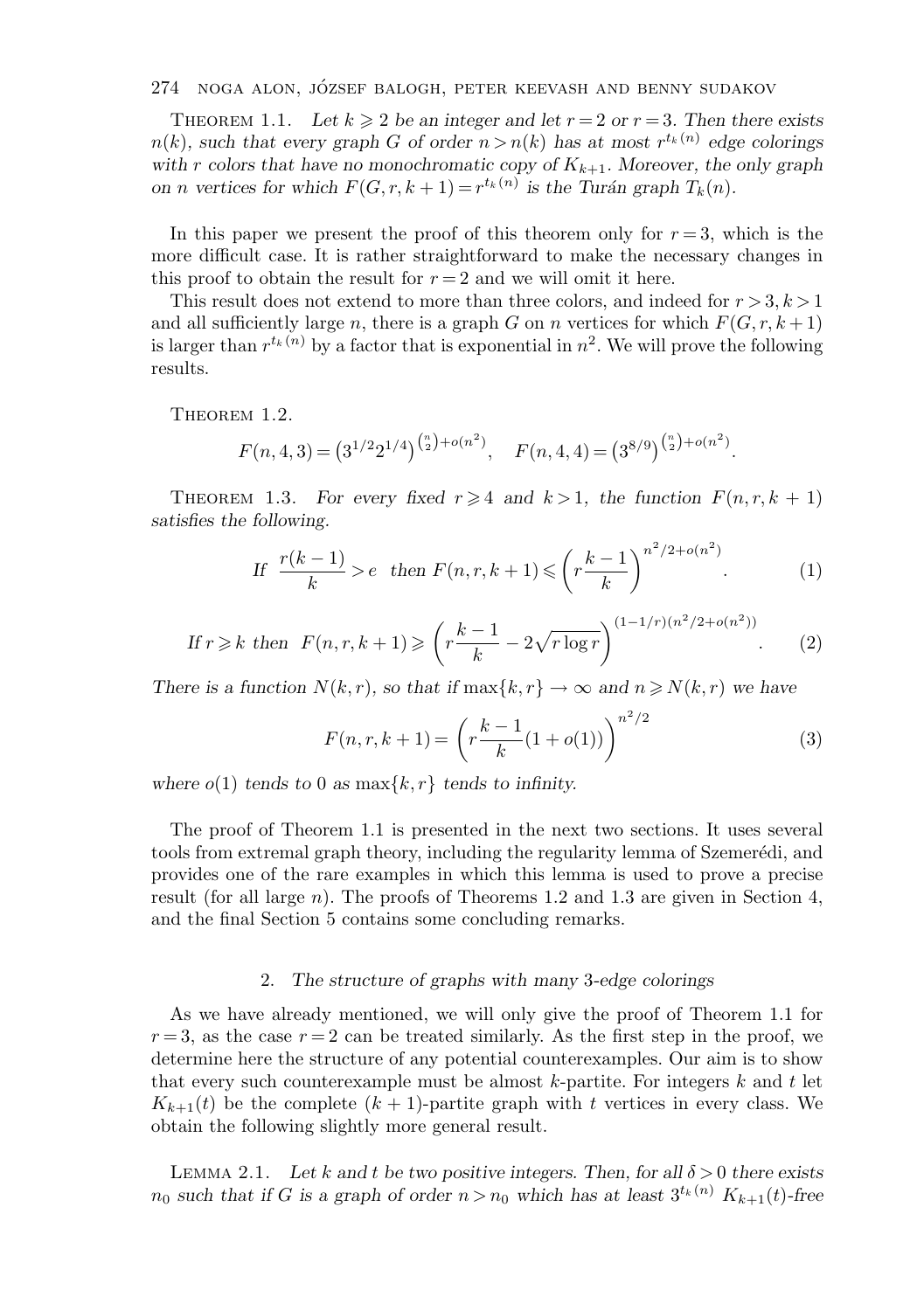3-edge colorings then there is a partition of the vertex set  $V(G) = V_1 \cup \ldots \cup V_k$  such *that*  $\sum_i e(V_i) < \delta n^2$ *.* 

To prove this lemma we use an approach similar to the one from [**2**], which is based on two important tools, the Simonovits stability theorem and the Szemerédi regularity lemma. The stability theorem ([**8**], see also [**3**, p. 340]) asserts that a  $K_{k+1}$ -free graph with almost as many edges as the Turán graph is essentially kpartite. The precise statement follows.

THEOREM 2.2. *For every*  $\alpha > 0$  *there exists*  $\beta > 0$  *such that any*  $K_{k+1}$ -free graph *on m* vertices with at least  $(1-1/k)m^2/2 - \beta m^2$  edges has a partition of the vertex set  $V = V_1 \cup \ldots \cup V_k$  with  $\sum_i e(V_i) < \alpha m^2$ .

Our second tool is a multicolored version of Szemerédi's regularity lemma. Here we will just give the definitions and the statement of the result that we require. For more details, we refer the interested reader to the excellent survey of Komlós and Simonovits [**7**], which discusses various applications of this powerful result.

Let  $G = (V, E)$  be a graph, and let A and B be two disjoint subsets of  $V(G)$ . If A and B are non-empty, define the *density of edges* between A and B by

$$
d(A, B) = \frac{e(A, B)}{|A||B|}.
$$

For  $\epsilon > 0$  the pair  $(A, B)$  is called  $\epsilon$ -regular if for every  $X \subset A$  and  $Y \subset B$  satisfying  $|X| > \epsilon |A|$  and  $|Y| > \epsilon |B|$  we have

$$
|d(X, Y) - d(A, B)| < \epsilon.
$$

Intuitively, such a pair  $(A, B)$  behaves approximately as if each possible edge between A and B had been chosen randomly with probability  $d(A, B)$ .

An *equitable partition* of a set V is a partition of V into pairwise disjoint classes  $V_1,\ldots,V_m$  of almost equal size, that is,  $||V_i|-|V_j|| \leq 1$  for all  $i, j$ . An equitable partition of the set of vertices V of G into the classes  $V_1, \ldots, V_m$  is called  $\epsilon$ -regular if  $|V_i| \leq \epsilon |V|$  for every i and all but at most  $\epsilon(\frac{m}{2})$  of the pairs  $(V_i, V_j)$  are  $\epsilon$ -regular.

A rough statement of the regularity lemma says that any graph can be approximated by a multipartite graph with a bounded number of classes, where the distribution of the edges between classes is in some sense as in a random graph. More precisely, Szemerédi [9] proved the following.

LEMMA 2.3. For every  $\epsilon > 0$ , there is an integer  $M(\epsilon) > 0$  such that for every *graph* G of order  $n > M$  there is an  $\epsilon$ -regular partition of the vertex set of G into m classes, for some  $1/\epsilon \leq m \leq M$ .

To prove Lemma 2.1 we will need a colored version of the regularity lemma. Its proof is a straightforward modification of the proof of the original result (see, for example, [**7**] for details).

LEMMA 2.4. *For every*  $\epsilon > 0$  and integer r, there exists an  $M(\epsilon, r)$  such that if *the edges of a graph G of order*  $n > M$  *are r*-colored  $E(G) = E_1 \cup ... \cup E_r$ , then *there is a partition of the vertex set*  $V(G) = V_1 \cup \ldots \cup V_m$ *, with*  $1/\epsilon \leq m \leq M$ *, which is*  $\epsilon$ -regular simultaneously with respect to all graphs  $G_i = (V, E_i)$  for  $1 \leq i \leq r$ .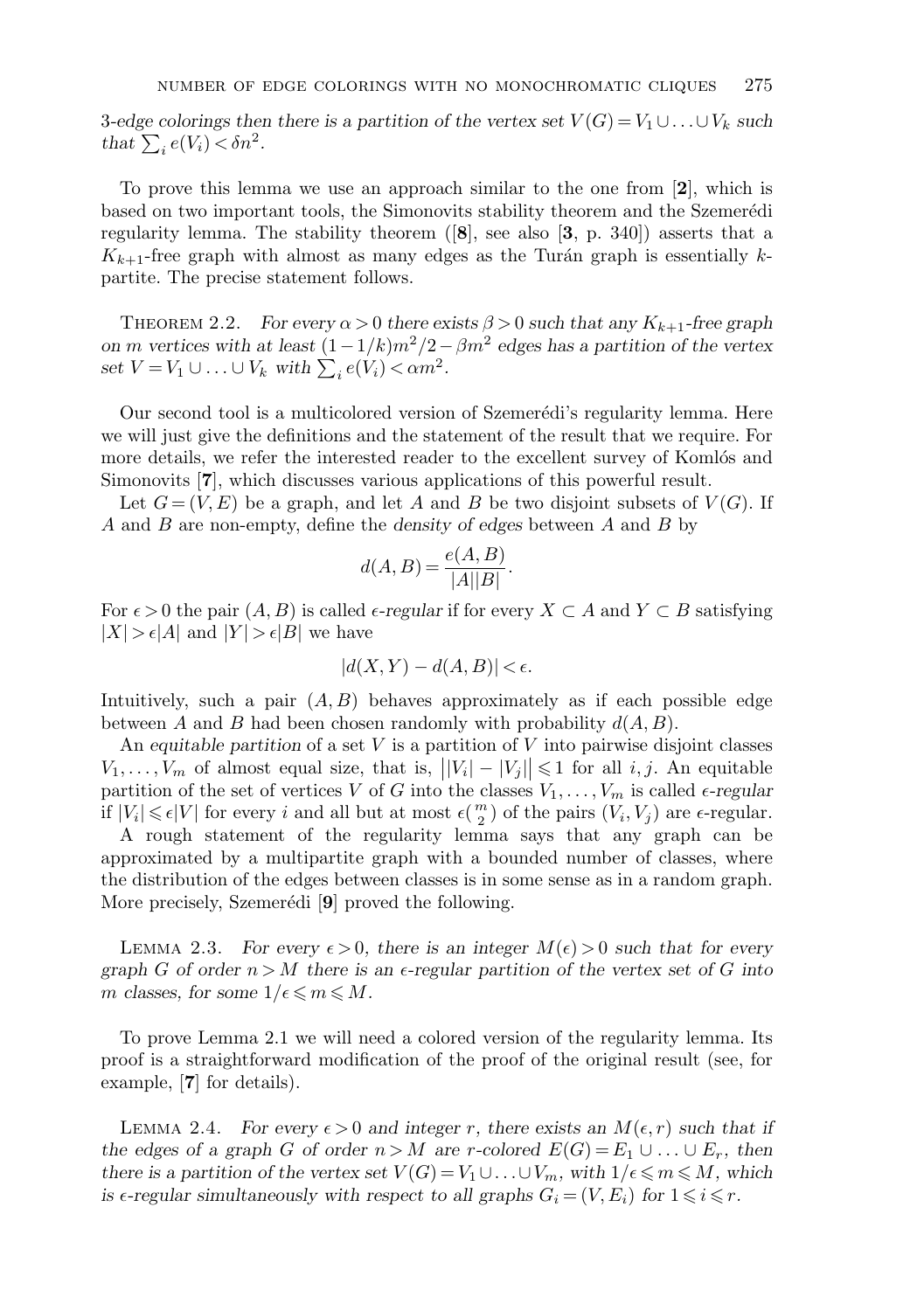A useful notion associated with a regular partition is that of a *cluster graph*. Suppose that G is a graph with an  $\epsilon$ -regular partition  $V = V_1 \cup \ldots \cup V_m$ , and  $\eta > 0$ is some fixed constant (to be thought of as small, but much larger than  $\epsilon$ ). The cluster graph  $H(\eta)$  is defined on the vertex set  $\{1,\ldots,m\}$  by declaring ij to be an edge if  $(V_i, V_j)$  is an  $\epsilon$ -regular pair with edge density at least  $\eta$ . From the definition, one might expect that if a cluster graph contains a copy of a fixed clique then so does the original graph. This is indeed the case, as established in the following wellknown lemma (see [**7**]), which says more generally that if the cluster graph contains a  $K_{k+1}$  then, for any fixed t, the original graph contains a complete  $(k+1)$ -partite graph  $K_{k+1}(t)$ .

LEMMA 2.5. *For every*  $\eta > 0$  and integers  $k, t > 0$  there exist an  $0 < \epsilon = \epsilon(\eta, k, t)$ ,  $n_0 = n_0(\eta, k, t)$  and  $M(\epsilon)$  with the following property. Suppose that G is a graph *of order*  $n > n_0$  *with an*  $\epsilon$ -regular partition  $V = V_1 \cup ... \cup V_m$ , where  $m \leq M(\epsilon)$ *. Let*  $H(\eta)$  be the cluster graph of the partition. If  $H(\eta)$  contains a  $K_{k+1}$  then G contains *a*  $K_{k+1}(t)$ .

Having finished all the preliminaries, we are now ready to prove the lemma, which tells us the structure of any potential counterexample to Theorem 1.1.

*Proof of Lemma* 2.1. Suppose that a graph  $G = (V, E)$  has n vertices and at least  $3^{t_k(n)} K_{k+1}(t)$ -free 3-edge colorings. Fix some  $\eta > 0$  (which we will later choose to be appropriately small) and let  $\epsilon$  be such as to satisfy the assertion of Lemma 2.5. We may also choose  $\epsilon < n$ .

Consider any fixed 3-edge coloring of G without a monochromatic  $K_{k+1}(t)$ . By applying Lemma 2.4 we get a partition  $V = V_1 \cup \ldots \cup V_m$  with respect to which the graph of each of the three colors is  $\epsilon$ -regular. Let  $H_1$ ,  $H_2$ , and  $H_3$  be the corresponding cluster graphs on the vertex set  $\{1,\ldots,m\}$ . To simplify the notation we suppress the dependence on  $\eta$  here and in the rest of the proof. By Lemma 2.5 each cluster graph is  $K_{k+1}$ -free and thus by Turán's theorem it has at most  $t_k(m)$ edges.

First we bound the number of 3-edge colorings of G that could give rise to this particular partition and these cluster graphs. Note that by definition, there are at most  $4\epsilon(\frac{n}{2})$  edges that either lie within some class of the partition or join a pair of classes that is not regular with respect to some color. Also there are at most  $3\eta(\frac{n}{2})$  edges that join a pair of classes in which their color has density smaller than *η*. Altogether, this gives no more than  $7\eta(\frac{n}{2}) < 4\eta n^2$  edges. There are at most  $\binom{n^2/2}{4mn^2}$  ways to choose this set of edges and they can be colored in at most  $3^{4\eta n^2}$ different ways. Now, for any pair  $1 \leq i \neq j \leq m$  consider the remaining edges between  $V_i$  and  $V_j$ . If ij is an edge in exactly s of the cluster graphs, where  $0 \le s \le 3$ , then every remaining edge between  $V_i$  and  $V_j$  has only s possible colors. Clearly  $e(V_i, V_j) \leqslant (n/m)^2$ , so there are at most  $s^{(n/m)^2}$  ways of coloring these edges. Let  $e_s$  denote the number of pairs  $(i, j)$ ,  $i < j$  that are edges in exactly s of the cluster graphs and let  $p_s = 2e_s/m^2$ . Then, by the above discussion, the number of potential 3-edge colorings of G that could give this vertex partition and these cluster graphs is at most

$$
{n^2/2 \choose 4\eta n^2} 3^{4\eta n^2} (1^{e_1} 2^{e_2} 3^{e_3})^{n^2/m^2} \leq 2^{H(8\eta)n^2/2} 3^{4\eta n^2} (2^{p_2} 3^{p_3})^{n^2/2}
$$
  
< 
$$
< 3^{(H(8\eta)+8\eta)n^2/2} (2^{p_2} 3^{p_3})^{n^2/2}.
$$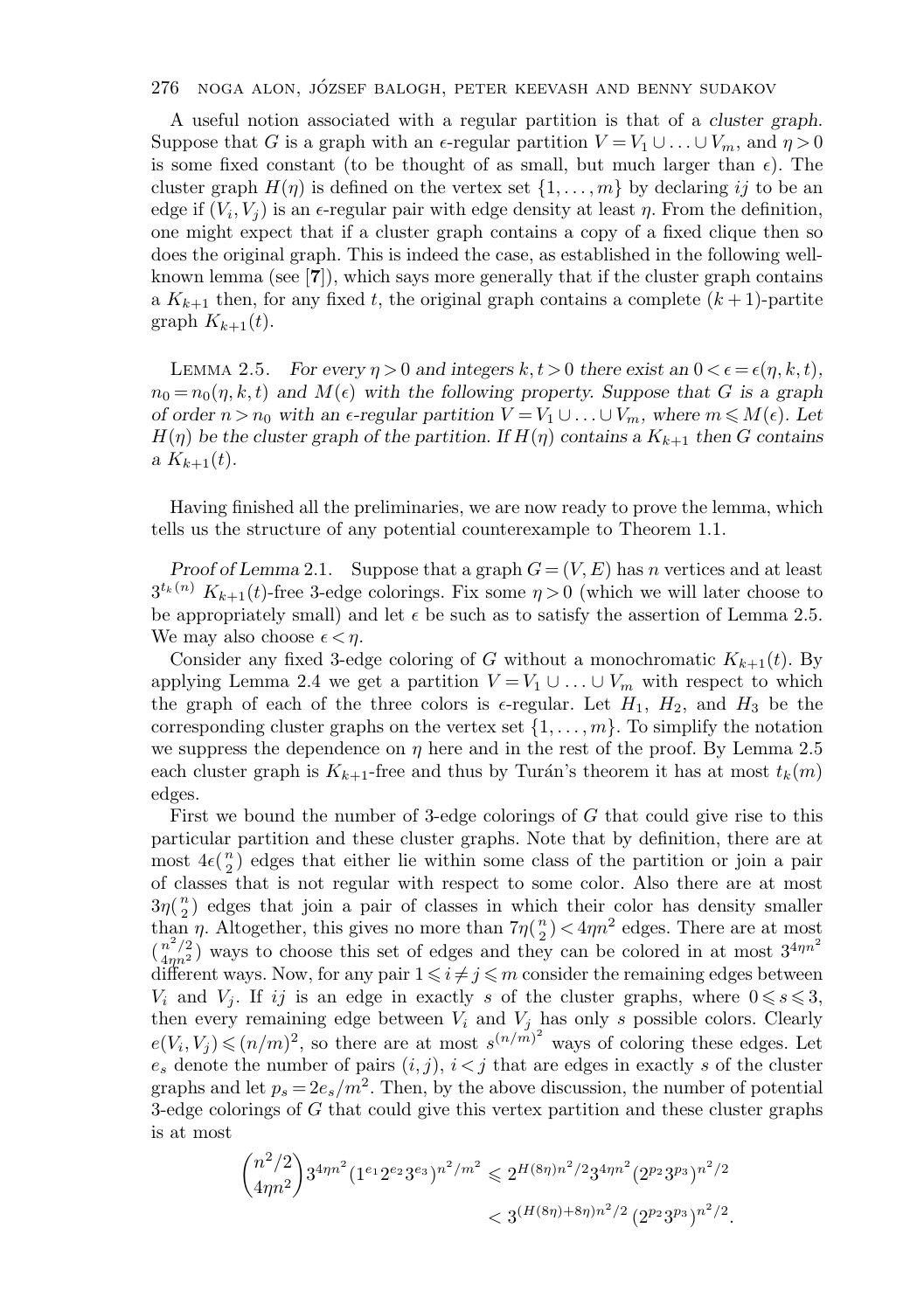Here we use the well-known estimate  $\binom{a}{xa} \leq 2^{H(x)a}$  for  $0 < x < 1$ , where  $H(x) = -x$  $\log_2 x - (1-x) \log_2(1-x)$  is the entropy function. As we already mentioned, by Turán's theorem  $e(H_i) \leq t_k(m)$  for all i. Thus

$$
p_1 + 2p_2 + 3p_3 = \frac{e_1 + 2e_2 + 3e_3}{m^2/2} = \frac{e(H_1) + e(H_2) + e(H_3)}{m^2/2} \leqslant 3\frac{k-1}{k}.
$$

From this we deduce that  $p_2 \leq \frac{3}{2}((k-1)/k - p_3)$ . Since  $2 < 3^{7/11}$  this implies that

$$
2^{p_2}3^{p_3} \leqslant 3^{7p_2/11+p_3} \leqslant 3^{(21(k-1)/k+p_3)/22}.
$$

Next we claim that there must be some choice of our initial coloring for which  $p_3 \ge (k-1)/k - 200\eta - 22H(8\eta)$ . Indeed, suppose that  $p_3 < (k-1)/k - 200\eta$  $22H(8\eta)$  for all  $K_{k+1}(t)$ -free 3-edge colorings of G. Then, by the above inequality we have  $2^{p_2}3^{p_3} < 3^{(k-1)/k-9\eta - H(8\eta)}$ . Note that M is a constant and there are at most  $M<sup>n</sup>$  partitions of the vertex set of G into at most M parts. Also, for every such partition there are at most  $2^{3M^2/2}$  choices for cluster graphs  $H_1$ ,  $H_2$  and  $H_3$ . All this implies that, for sufficiently large n, the total number of possible  $K_{k+1}(t)$ -free 3-edge colorings is bounded by

$$
M^{n}2^{3M^{2}/2}3^{(H(8\eta)+8\eta)n^{2}/2}(2^{p_{2}}3^{p_{3}})^{n^{2}/2}
$$
  
< 
$$
\leftarrow M^{n}2^{3M^{2}/2}3^{(H(8\eta)+8\eta)n^{2}/2}(3^{(k-1)/k-9\eta-H(8\eta)})^{n^{2}/2} < 3^{t_{k}(n)},
$$

which is a contradiction.

Thus we may suppose that  $p_3 \ge (k-1)/k - 200\eta - 22H(8\eta)$  for some choice of initial coloring. Fix the partition  $V_1 \cup \ldots \cup V_m$  together with the cluster graphs  $H_i$ which correspond to this particular coloring. Then we have

$$
e_1 + e_2 = (p_1 + p_2)m^2/2 \le (p_1 + 2p_2)m^2/2
$$
  
 
$$
\le \left(3\frac{k-1}{k} - 3p_3\right)m^2/2 \le 300\eta m^2 + 33H(8\eta)m^2.
$$

Let  $H$  be the graph of edges that are in all three cluster graphs. By definition,  $H$ is a  $K_{k+1}$ -free graph with  $e_3 = p_3 m^2/2 \geq (1 - 1/k) m^2/2 - (100\eta + 11H(8\eta))m^2$ edges on the vertex set  $\{1,\ldots,m\}$ . Suppose that  $\delta > 0$  is given. Since  $H(8\eta)$  tends to zero together with  $\eta$ , by Theorem 2.2 we could have chosen  $\eta$  small enough  $\sum_i e_H(U_i) < (\delta - 304\eta - 33H(8\eta))m^2$ . Let  $W_i = \bigcup_{j \in U_i} V_j$ , for  $1 \le i \le k$ . Then so that there is a partition  $U_1 \cup \ldots \cup U_k$  of the set  $\{1,\ldots,m\}$  which satisfies

$$
\sum_{i=1}^{k} e_G(W_i) \le 4\eta n^2 + (n/m)^2 \left(\sum_{i=1}^{k} e_H(U_i) + e_1 + e_2\right) < \delta n^2
$$

and we have found the partition that satisfies the assertion of the lemma.  $\Box$ 

### 3. *Proof of Theorem* 1.1

In this section we complete the proof of our first theorem. We start by recalling some notation and facts.  $T_k(n)$  denotes the Turán graph, which is a complete kpartite graph on n vertices with class sizes as equal as possible, and  $t_k(n)$  is the number of edges in  $T_k(n)$ . Let  $\delta_k(n)$  denote the minimum degree of  $T_k(n)$ . For future reference we record the following simple observations:

$$
t_k(n) = t_k(n-1) + \delta_k(n), \quad \delta_k(n) = n - \lceil n/k \rceil, \quad \frac{k-1}{k}n^2/2 - k < t_k(n) \leq \frac{k-1}{k}n^2/2.
$$

We also need one additional easy lemma, before we present the proof of Theorem 1.1.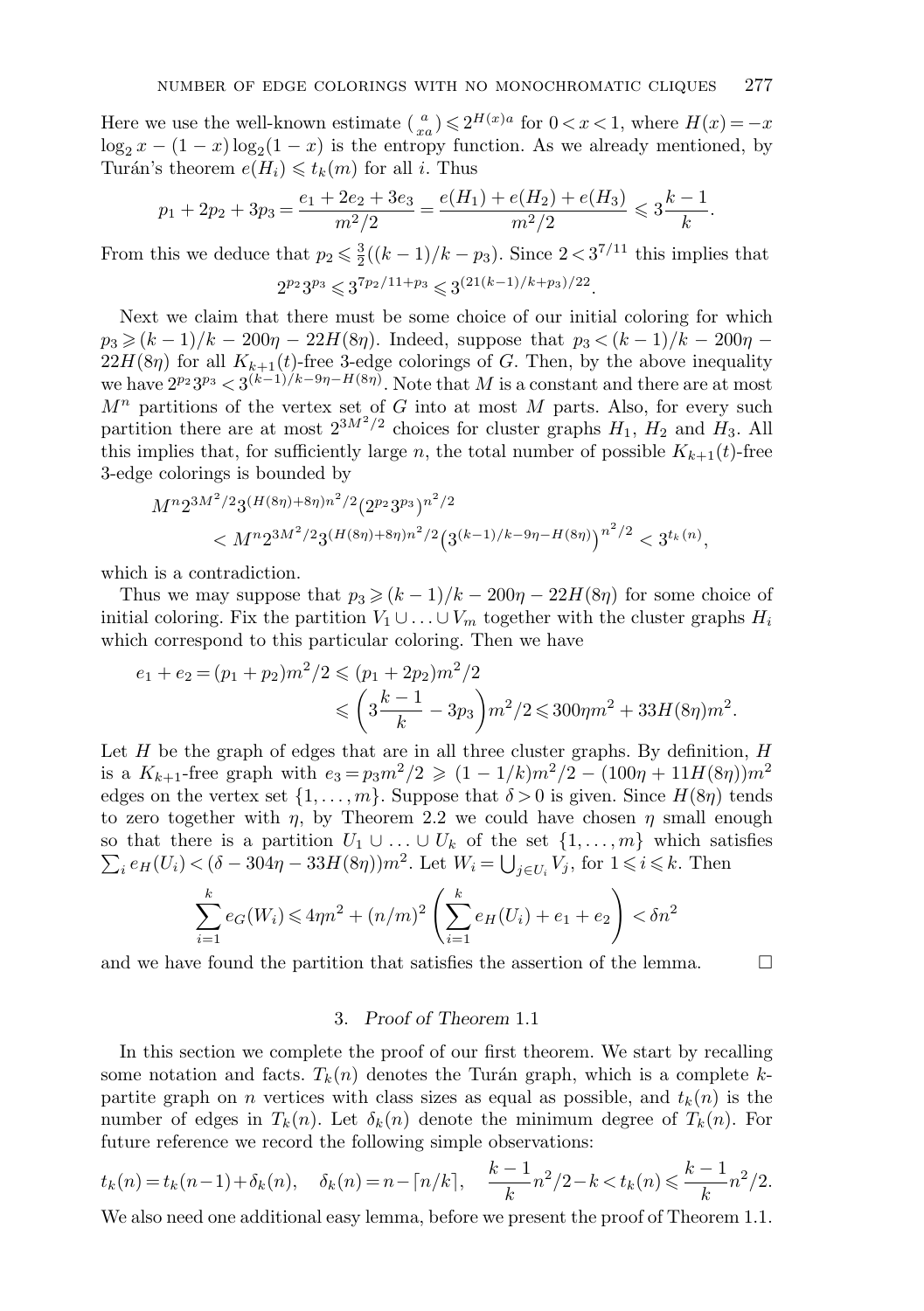LEMMA 3.1. Let G be a graph and let  $W_1, \ldots, W_k$  be subsets of vertices of G *such that for every*  $i \neq j$  *and every pair of subsets*  $X_i \subseteq W_i, |X_i| \geq 10^{-k}|W_i|$  *and*  $X_j \subseteq W_j, |X_j| \geq 10^{-k}|W_j|$  there are at least  $\frac{1}{10}|X_i||X_j|$  edges between  $X_i$  and  $X_j$ *in* G. Then G contains a copy of  $K_k$  with one vertex in each set  $W_i$ .

*Proof.* We use induction on k. For  $k = 1$  and  $k = 2$  the statement is obviously true. Suppose it is true for  $k-1$  and let  $W_1,\ldots,W_k$  be the subsets of vertices of G which satisfy the conditions of the lemma.

For every  $1 \leq i \leq k-1$  denote by  $W_k^i$  the subset of vertices in  $W_k$  which have less than  $|W_i|/10$  neighbors in  $W_i$ . By definition, we have  $e(W_k^i, W_i)$  $|W_k^i||W_i|/10$  and therefore  $|W_k^i|<10^{-k}|W_k|$ . Thus we deduce that  $|\bigcup_{i=1}^{k-1} W_k^i|$  $(k-1)10^{-k}|W_k| < |W_k|/2$ , so in particular there exists a vertex v in  $W_k$  which does not belong to  $\bigcup_{i=1}^{k-1} W_k^i$ . For every  $1 \leqslant i \leqslant k-1$  let  $W_i'$  be the set of neighbors of v in  $W_i$ . By definition,  $W'_i$  has size at least  $|W_i|/10$ . Note that for every pair of subsets  $X_i \subseteq W'_i$  and  $X_j \subseteq W'_j$  with sizes  $|X_i| \geq 10^{-(k-1)}|W'_i| \geq 10^{-k}|W_i|$  and  $|X_j| \geq 10^{-(k-1)}|W_j'| \geq 10^{-k}|W_j|$ , G contains at least  $\frac{1}{10}|X_i||X_j|$  edges between  $X_i$ and  $X_i$ . By the induction hypothesis there exists a copy of  $K_{k-1}$  with one vertex in each  $W_i'$ , for  $1 \leq i \leq k - 1$ . This copy, together with the vertex v, forms a complete graph of order k with one vertex in each  $W_i$ . □

*Proof of Theorem* 1.1. Let  $n_0$  be large enough to guarantee that the assertion of Lemma 2.1 holds for  $\delta = 10^{-8k}$ . Suppose that G is a graph on  $n > n_0^2$  vertices with at least  $3^{t_k(n)+m} K_{k+1}$ -free 3-edge colorings, for some  $m \geq 0$ . Our argument is by induction with an improvement at every step. More precisely, we will show that if G is not the corresponding Turán graph then it contains a vertex  $x$  such that  $G - x$  has at least  $3^{t_k (n-1) + m+1} K_{k+1}$ -free 3-edge colorings. Iterating, we obtain a graph on  $n_0$  vertices with at least  $3^{t_k(n_0)+m+n-n_0} > 3^{n_0^2}$  3-edge colorings. However, a graph on  $n_0$  vertices has at most  $n_0^2/2$  edges and hence at most  $3^{n_0^2/2}$  3-edge colorings. This contradiction will prove the theorem for  $n > n_0^2$ .

Recall that  $\delta_k(n)$  denotes the minimum degree of  $T_k(n)$ , and  $t_k(n) = t_k(n-1) +$  $\delta_k(n)$ . If G contains a vertex x of degree less than  $\delta_k(n)$ , then the edges incident with x have at most  $3^{\delta_k(n)-1}$  colorings. Thus  $G-x$  should have at least  $3^{t_k(n-1)+m+1}$  $K_{k+1}$ -free 3-edge colorings and we are done. Hence we may and will assume that all the vertices of G have degree at least  $\delta_k(n)$ .

 $\sum_i e(V_i)$ . By our choice of  $n_0$  in Lemma 2.1, we have  $\sum_i e(V_i) < 10^{-8k}n^2$ . Consider a partition  $V_1 \cup \ldots \cup V_k$  of the vertex set of G which minimizes Note that if  $|V_i| > (1/k + 10^{-6k})n$ , for some *i*, then every vertex in  $V_i$  has at least  $\delta_k(n) - ((k-1)n/k - 10^{-6k}n) \geq 10^{-6k}n - 1$  neighbors in  $V_i$ . Thus  $\sum_i e(V_i)$  $> (10^{-6k}n-1)(1/k + 10^{-6k})n/2 > 10^{-8k}n^2$ , a contradiction. Therefore,  $|\tilde{V}_i| - n/k$  $\leq 10^{-6k}n$  for every i and also  $|V_i| = n - \sum_{j \neq i} |V_j| \geq n/k - (k-1)10^{-6k}n$ , so for every *i* we have  $\left|V_i\right| - n/k \right| < 10^{-5k}n$ . Let C denote the set of all possible  $K_{k+1}$ -free 3-colorings of the edges of G. We will refer to the colors as red, blue and green.

First consider the case when there is some vertex with many neighbors in its own class of the partition, say  $x \in V_1$  with  $|N(x) \cap V_1| > n/(300k)$ . Our choice of partition guarantees that in this case  $|N(x) \cap V_i| > n/(300k)$  also for all  $2 \leq i \leq k$ , or by moving x to another part we could reduce  $\sum_i e(V_i)$ . Let  $\mathcal{C}_1$  be the subset of all the colorings in which for every *i* there is a subset  $W_i \subset V_i$  with  $|W_i| \geq n/(10^3 k)$ such that all the edges from x to  $\bigcup_i W_i$  have the same color, and let  $C_2 = C - C_1$ .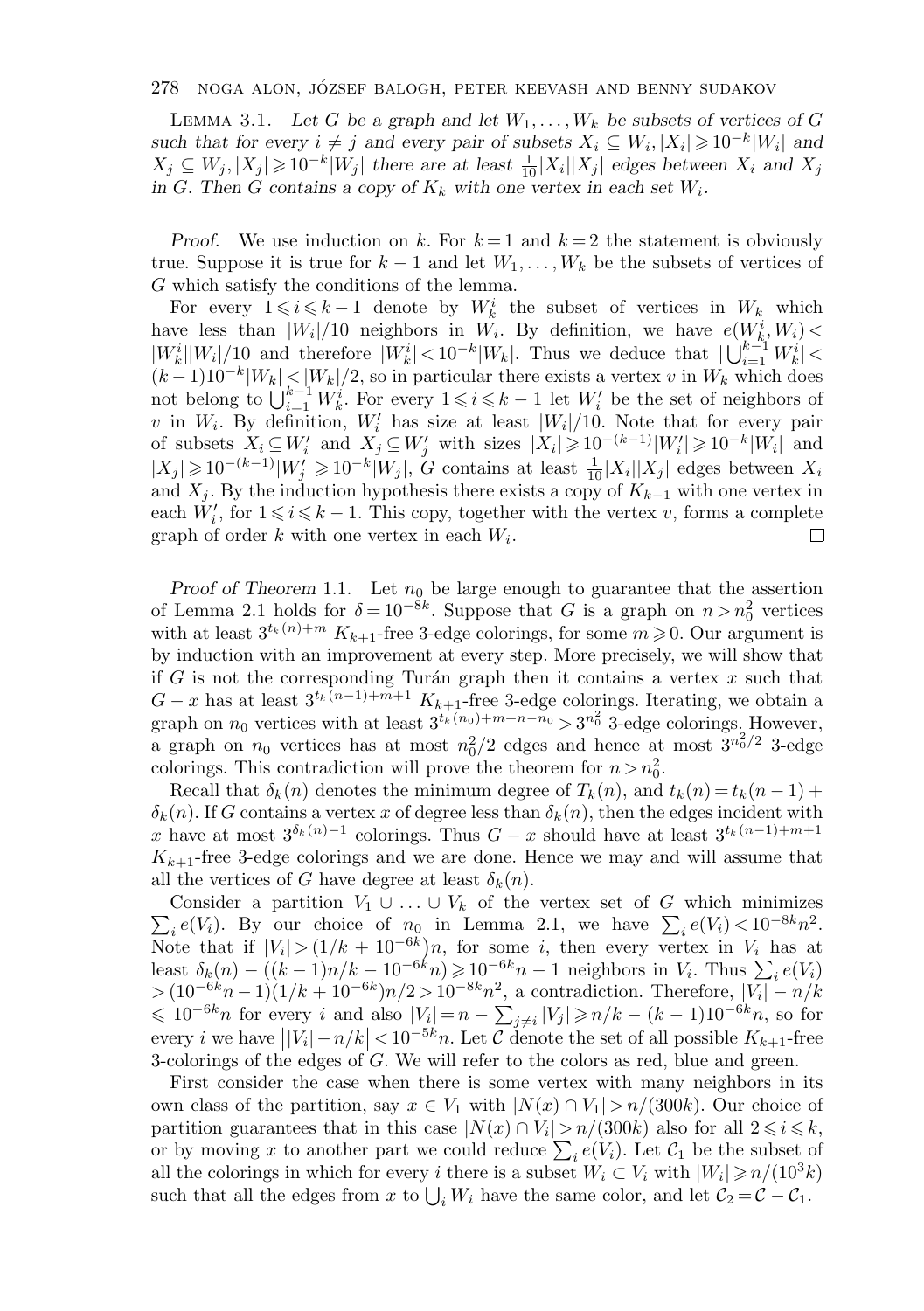Consider a coloring of G belonging to  $C_1$ . Then, by definition, we have sets  $W_i \subset$  $V_i$  with  $|W_i| \geqslant n/(10^3 k)$  for each  $1 \leqslant i \leqslant k$  such that all edges from x to  $\bigcup_i W_i$  have the same color, say red. There is no red  $K_{k+1}$ , so by Lemma 3.1 there is a pair  $(i, j)$ and subsets  $X_i \subset W_i$ ,  $X_j \subset W_j$  with  $|X_i| \geq 10^{-k}|W_i|$  and  $|X_j| \geq 10^{-k}|W_j|$  with at most  $\frac{1}{10}|X_i||X_j|$  red edges between  $X_i$  and  $X_j$ . Since there are at most  $|X_i||X_j|$ edges between these two sets, we have at most  $2^{|X_i||X_j|}$  ways to color the remaining edges between  $X_i$  and  $X_j$  using blue and green colors. There are at most

$$
\binom{k}{2}n^2\binom{|V_i|}{|X_i|}\binom{|V_j|}{|X_j|}<2^{2n}
$$

ways to choose  $X_i$  and  $X_j$  and at most

$$
\binom{|X_i||X_j|}{|X_i||X_j|/10} \leq 2^{H(0.1)|X_i||X_j|}
$$

ways to choose the red edges between  $X_i$  and  $X_j$ . In addition, from the structure of G we know that there are at most  $t_k(n) + 10^{-8k}n^2 - |X_i||X_j|$  other edges in this graph, so the number of colorings in  $C_1$  can be bounded as follows:

$$
\begin{split} |\mathcal{C}_1| &\leqslant 3^{t_k(n)+10^{-8k}n^2 - |X_i||X_j|} 2^{2n} 2^{H(0.1)|X_i||X_j|} 2^{|X_i||X_j|} \\ &\leqslant 3^{t_k(n)+10^{-8k}n^2 - |X_i||X_j|} 2^{2n} 2^{(3/2)|X_i||X_j|} \\ &= 3^{t_k(n)+10^{-8k}n^2} 2^{2n} \left( \sqrt{8}/3 \right)^{|X_i||X_j|} \leqslant 3^{t_k(n)+10^{-8k}n^2} 2^{2n} \left( \sqrt{8}/3 \right)^{10^{-2k-6}k^{-2}n^2} \\ &< 3^{t_k(n)+10^{-8k}n^2} 2^{2n} \left( 3^{-0.01} \right)^{10^{-2k-6}k^{-2}n^2} = 3^{t_k(n)} 2^{2n} 3^{-\left( 10^{-2k-8}k^{-2} - 10^{-8k} \right)n^2} \\ &\ll 3^{t_k(n)-1}. \end{split}
$$

In this estimate we used the facts that  $H(1/10) < 1/2$ ,  $|X_i|, |X_j| \ge n/(k10^{k+3})$ ,  $\frac{8}{3}$  /3 < 3<sup>-0.01</sup> and that  $10^{-2k-8}k^{-2} - 10^{-8k} > 0$  for all  $k \ge 2$ .

By the above discussion,  $|\mathcal{C}_2|$  contains at least  $|\mathcal{C}| - |\mathcal{C}_1| \geq 3^{t_k(n)+m-1}$  colorings of G. Now we consider one of them. By definition, there are classes  $V_i$ ,  $V_j$  and  $V_l$ , so that there are at most  $n/(10^3k)$  red edges from x to  $V_i$ , at most  $n/(10^3k)$  green edges from x to  $V_i$  and at most  $n/(10^3k)$  blue edges from x to  $V_i$ . Recall that  $|N(x) \cap V_i| > n/(300k)$  for all  $1 \leq i \leq k$ , so we cannot have  $i = j = l$ . Suppose first that i, j and l are all distinct. Since the size of  $V_i$  is at most  $(1/k + 10^{-5k})n$ , we obtain that there are at most

$$
\binom{(1/k+10^{-5k})n}{n/(10^3k)}
$$

ways to pick the red edges between x and  $V_i$ . Since the remaining edges can only have color blue or green we obtain that the number of colorings of edges between  $x$  and  $V_i$  is bounded by

$$
\binom{(1/k+10^{-5k})n}{n/(10^3k)}2^{(1/k+10^{-5k})n} \leqslant 2^{(H(0.001)+1)(1/k+10^{-5k})n} \leqslant 2^{1.02(1/k+10^{-5k})n},
$$

since  $H(0.001)$  < 0.02. This estimate is valid for the number of colorings of edges between x and  $V_j$ , and between x and  $V_l$  as well. Note that in addition x is incident to at most  $n - |V_i| - |V_i| - |V_i| \leq ((k-3)/k + 3 \cdot 10^{-5k})n$  other edges, which can have all three colors. Using the above inequalities together with the facts that  $2^{3.06}$  <  $3^{1.95}$  and  $4/(100k) > 5 \cdot 10^{-5k}$  for all  $k \ge 2$ , we see for large enough n that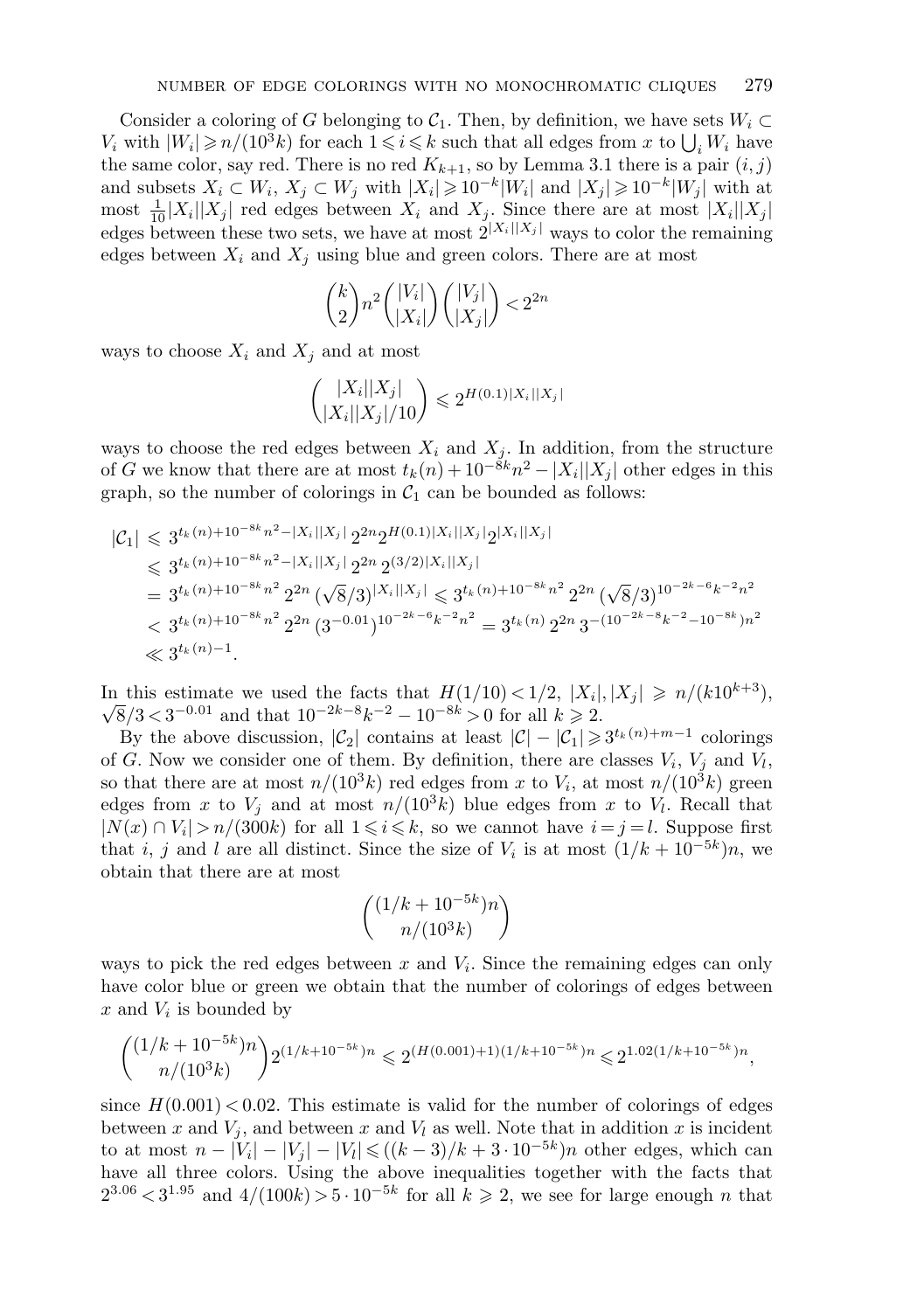the number of colorings of the edges incident at  $x$  is at most

$$
{\binom{k}{3}} \left( 2^{1.02(1/k+10^{-5k})n} \right)^3 3^{((k-3)/k+3 \cdot 10^{-5k})n}
$$
  
< 
$$
< 3^{(2/k-5/(100k)+2 \cdot 10^{-5k})n} 3^{((k-3)/k+3 \cdot 10^{-5k})n} \leq 3^{((k-1)/k-1/(100k))n}.
$$

Next suppose that  $i = j \neq l$ . Then again there are at most  $2^{1.02(1/k+10^{-5k})n}$ colorings of the edges between  $x$  and  $V_l$  and there are at most

$$
\binom{(1/k+10^{-5k})n}{n/(10^3k)}^2 \leq 2^{2H(0.001)(1/k+10^{-5k})n} \leq 2^{0.04(1/k+10^{-5k})n}
$$

ways to choose the red and the green edges from  $x$  to  $V_i$ . Altogether, it gives at most  $2^{1.06(1/k+10^{-5k})n}$  colorings of the edges between x and  $V_i \cup V_l$ . Also x is incident to at most  $n - |V_i| - |V_i| \leq (k-2)/k + 2 \cdot 10^{-5k}$ )n other edges which can be colored arbitrarily. Therefore, since  $2^{1.06} < 3^{0.95}$ , we can bound the number of colorings of the edges incident at  $x$  again by

$$
k(k-1)2^{1.06(1/k+10^{-5k})n}3^{((k-2)/k+2\cdot10^{-5k})n}
$$
  
< 
$$
< 3^{(1/k-5/(100k)+10^{-5k})n}3^{((k-2)/k+2\cdot10^{-5k})n} < 3^{((k-1)/k-1/(100k))n}.
$$

However, we know that  $|\mathcal{C}_2| \geq 3^{t_k(n)+m-1}$ . Hence the number of  $K_{k+1}$ -free 3-edge colorings of  $G - x$  is at least

$$
3^{t_k(n)+m-1-((k-1)/k-1/(100k))n}\gg 3^{t_k(n-1)+m+1}.
$$

This completes the induction step in the first case.

Now we may assume that every vertex has degree at most  $n/(300k)$  in its own class. We may suppose that  $G$  is not  $k$ -partite, or else by Turán's theorem  $e(G) \leq t_k(n)$  and therefore  $|C| \leq 3^{t_k(n)}$  with equality only for  $G = T_k(n)$ , so, without loss of generality, we suppose that G contains an edge  $xy$  with  $x, y \in V_1$ . Let  $\mathcal{C}_1$  denote the set of all  $K_{k+1}$ -free 3-edge colorings of G in which there are sets  $W_i \subset V_i, |W_i| \geqslant n/(10^3k)$  for every  $2 \leqslant i \leqslant k$  such that all the edges from both x and y to  $\bigcup_i W_i$  and the edge xy itself have the same color. Let  $C_2 = C - C_1$  denote the remaining colorings.

Consider a coloring of G from  $C_1$  and assume without loss of generality that xy is colored red. Then, by definition, we have sets  $W_i \subset V_i$  with  $|W_i| \geq n/(10^3 k)$  for each  $2 \leq i \leq k$  such that all edges from both x and y to  $\bigcup_i W_i$  are red. There is no red  $K_{k+1}$  in this coloring and therefore there is no red  $K_{k-1}$  with one vertex in each set W<sub>i</sub>. Thus, by Lemma 3.1, there is a pair  $(i, j)$  and subsets  $X_i \subset W_i$ ,  $X_j \subset W_j$  with  $|X_i| \geq 10^{-(k-1)}|W_i|$  and  $|X_j| \geq 10^{-(k-1)}|W_j|$  with at most  $\frac{1}{10}|X_i||X_j|$  red edges between  $X_i$  and  $X_j$ . Arguing exactly as before in the first case we can prove that  $|\mathcal{C}_1| < 3^{t_k(n)-1}$  and thus  $|\mathcal{C}_2| \geq 3^{t_k(n)+m-1}$ .

Next consider a coloring of G from  $C_2$  and suppose again that  $xy$  is red. Then there is some class  $V_i$ ,  $2 \leq i \leq k$ , in which x and y have at most  $n/(10^3k)$  common neighbors to which they are both joined by red edges. Note that for any other vertex  $z$  in  $V_i$ , we cannot color both edges  $zx$  and  $zy$  red. Therefore we have at most eight possibilities to color these edges. Since there are at most  $(1/k + 10^{-5k})n$  vertices in  $V_i$  we have at most  $8^{(1/k+10^{-5k})n}$  ways to color such edges and at most

$$
\binom{(1/k+10^{-5k})n}{n/(10^3k)} \le 2^{H(0.001)(1/k+10^{-5k})n} \le 2^{0.02(1/k+10^{-5k})n}
$$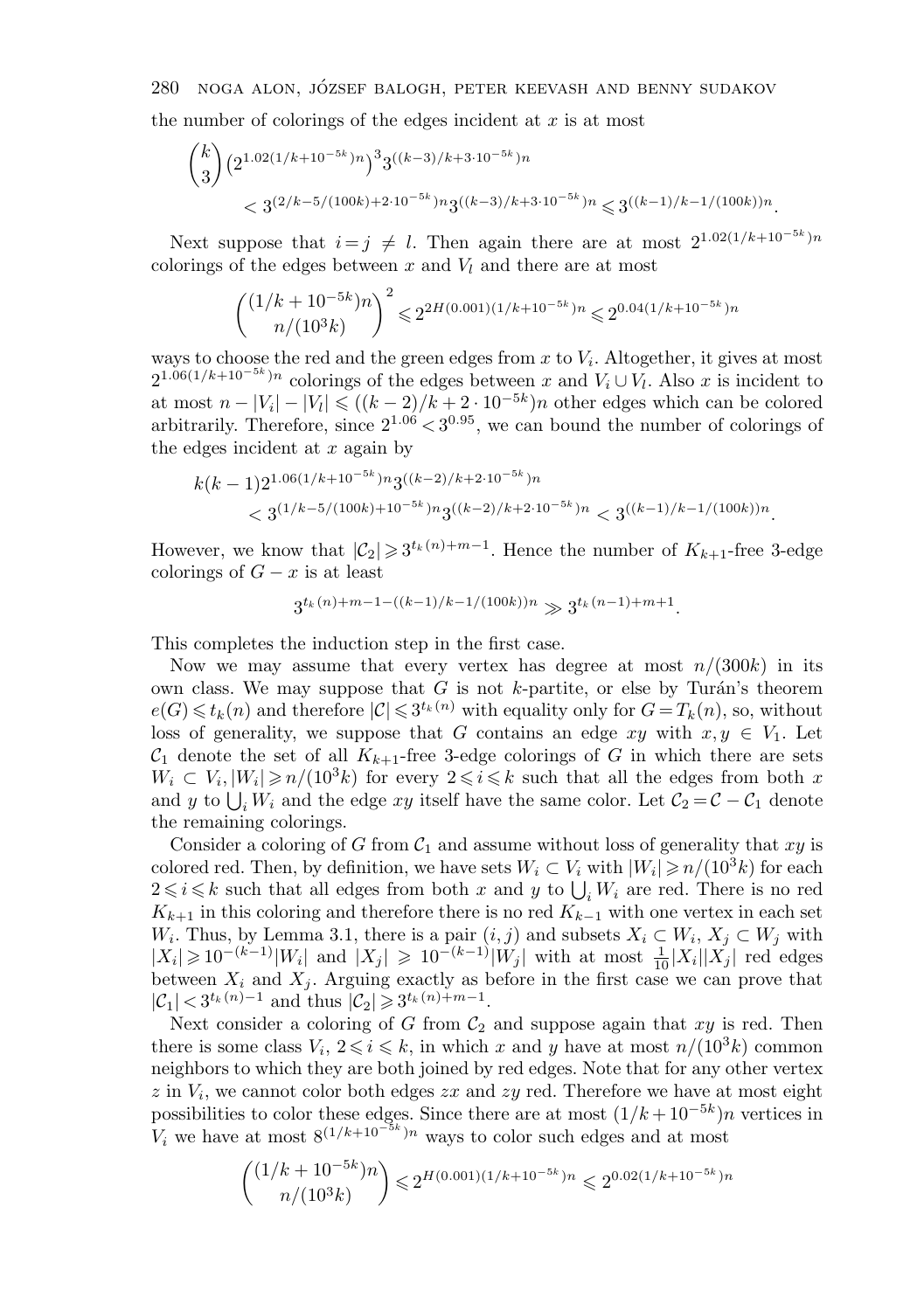possibilities to choose a set of red common neighbors of x and  $y$  in  $V_i$ . Using that  $2^{3.02} < 3^{1.96}$ , we obtain that there are at most

$$
2^{0.02(1/k+10^{-5k})n}8^{(1/k+10^{-5k})n} = 2^{3.02(1/k+10^{-5k})n} < 3^{2(1/k-2/(100k)+10^{-5k})n}
$$

ways to color edges from  $x, y$  to  $V_i$ . Note that, since the degree of x and y in  $V_1$  is at most  $n/(300k)$ , the number of edges from  $x, y$  to  $\bigcup_{j\neq i} V_i$  is bounded by  $2((k-2)/k+2 \cdot 10^{-5k})+2n/(300k)$ . Even if all these edges can be colored arbitrarily, since  $1/(300k) > 3 \cdot 10^{-5k}$  and we have  $k-1$  choices for index i, we can bound the number of colorings of the edges incident at  $x$  and  $y$  by

$$
(k-1)\, 3^{2(1/k-2/(100k)+10^{-5k})n}\, 3^{2((k-2)/k+1/(300k)+2\cdot 10^{-5k})n} < 3^{2((k-1)/k-1/(100k))n}.
$$

However, we know that  $|\mathcal{C}_2| \geq 3^{t_k(n)+m-1}$ . Thus the number of  $K_{k+1}$ -free 3-edge colorings of  $G - \{x, y\}$  is at least

$$
3^{t_k(n)+m-1-2((k-1)/k-1/(100k))n}\gg 3^{t_k(n-2)+m+2}.
$$

This completes two induction steps for the second case and proves the theorem.

 $\Box$ 

Finally, we remark that it is possible to modify the argument to apply to the general situation of finding the number of  $H$ -free colorings, where  $H$  is any edgecolor-critical graph. We say that a graph H with chromatic number  $\chi(H) = k + 1$ is *edge-color-critical* if there is some edge e of H for which  $\chi(H - e) = k$ . Then the following generalization holds.

Theorem 3.2. *Let* H *be an edge-color-critical graph with chromatic number*  $k+1 \geqslant 3$ . Let  $r = 2$  or  $r = 3$ . Then there exists  $n(H)$  such that every graph G of order  $n > n(H)$  has at most  $r^{t_k(n)}$  edge colorings with r colors having no monochromatic *copy of H, with equality only for*  $G = T_k(n)$ *.* 

*Sketch of proof.* Again we just give the argument for  $r = 3$ . It is known (see, for example, [8]) for such H that, for sufficiently large n,  $T_k(n)$  is the unique H-free graph on  $n$  vertices with as many edges as possible. Note that if  $H$  has  $t$  vertices, then it is certainly contained in  $K_{k+1}(t)$ , so if a coloring is H-free it is also  $K_{k+1}(t)$ free. Thus for sufficiently large n, by Lemma 2.1, if a graph  $G$  on  $n$  vertices has at least  $3^{t_k(n)}$  H-free 3-edge colorings then there is a partition of the vertex set  $V(G) = V_1 \cup \ldots \cup V_k$  such that  $\sum_i e(V_i) = o(n^2)$ .

To apply the rest of our arguments, we need the following generalization of Lemma 3.1, the proof of which is essentially the same as that of Lemma 2.5 (see, for example, [**7**]).

LEMMA 3.3. *For any*  $\alpha > 0$  *and any integers*  $t, k > 0$  *there exists*  $\beta > 0$  *such* that the following holds. Let G be a graph, and let  $W_1, \ldots, W_k$  be subsets of *vertices of* G such that for every  $i \neq j$  and pair of subsets  $X_i \subseteq W_i, |X_i| \geq \beta |W_i|$ and  $X_j \subseteq W_j$ ,  $|X_j| \geq \beta |W_j|$  *there are at least*  $\alpha |X_i| |X_j|$  *edges between*  $X_i$  *and*  $X_j$ in G. Then G contains a copy of  $K_k(t)$  with t vertices in each set  $W_i$ .

The proof of Theorem 3.2 is now almost the same as for  $H = K_{k+1}$ . In the first case, when there is some vertex with high degree in its class, we use Lemma 3.3 instead of Lemma 3.1 and also the simple fact that  $H$  is a subgraph of the graph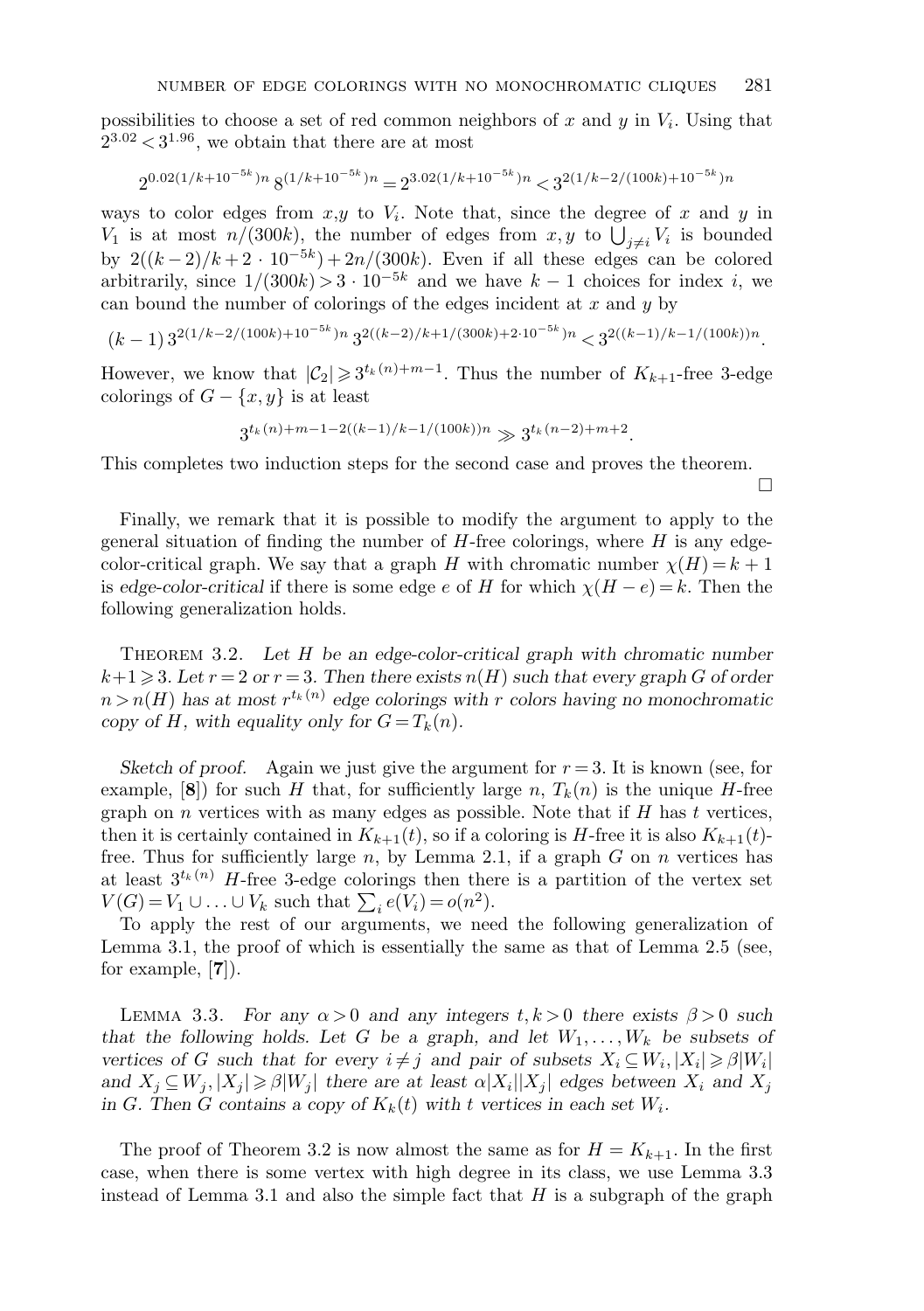obtained by connecting the vertex x with all the vertices of  $K_k(t)$ . For the second case, to bound the number of colorings in  $C_1$  we need a slight modification. We note that H is contained in the graph obtained by adding an edge to  $K_k(t)$ . When we are given sets  $W_i \subset V_i$  for each  $2 \leq i \leq k$  such that all edges from both x and y to  $\bigcup_i W_i$  are red, we let  $W_1 = V_1 \setminus \{x, y\}$ . Then we will apply Lemma 3.3 to the sets  $W_1, \ldots, W_k$ . There are no significant changes to the rest of the proof and we leave the remaining details to the interested reader.  $\Box$ 

For example, odd cycles  $C_{2t+1}$  are edge-color-critical with chromatic number 3, so we have the following corollary.

COROLLARY 3.4. *For any integer*  $t > 0$  *there exists*  $n(t)$ *, such that for any graph* G on  $n > n(t)$  vertices, the number of  $C_{2t+1}$ -free 2-edge and 3-edge colorings of G is at most  $2^{\lfloor n^2/4 \rfloor}$  and  $3^{\lfloor n^2/4 \rfloor}$ , respectively, with equality only for  $G = T_2(n)$ .

### 4. *Edge colorings with more than three colors*

For two or three colors we were able to show in the previous sections that the number of  $K_{k+1}$ -free colorings was largest for the corresponding Turán graph with k color classes. However, for four or more colors this is no longer true. Moreover, it is not at all obvious how large the number of  $K_{k+1}$ -free r-edge colorings of a graph of order  $n$  can be and which graphs have the maximum number of such colorings. We start with two examples, which show that already for  $r = 4$  and  $k = 2, 3$  there are graphs of order n which have more than  $4^{t_k(n)} K_{k+1}$ -free 4-edge colorings.

EXAMPLE 4.1. Let G be the complete 4-partite graph on n vertices with parts of almost equal size. We will show that  $G$  has many more triangle-free 4-edge colorings than the Turán graph  $T_2(n)$ . Let  $V_1, V_2, V_3, V_4$  be the classes of the partition and let  $\{a, b, c, d\}$  be the set of colors. Consider the set of colorings in which every edge between  $V_i$  and  $V_j$  must have one of the colors belonging to the set  $c(i, j)$ , where  $c(1, 2) = c(3, 4) = \{a, b, d\}, c(1, 3) = c(2, 4) = \{a, b, c\}$  and  $c(1, 4) = c(2, 3) = \{c, d\}.$  It is easy to check that there are no monochromatic triangles in any of these colorings. The number of such colorings is

$$
(3422)(n/4)2 + \Theta(1) = (31/221/4)n2/2 + \Theta(1).
$$

On the other hand, the number of triangle-free 4-edge colorings of  $T_2(n)$  is  $4^{(n/2)^2+O(1)} = 2^{n^2/2+O(1)}$ , which is exponentially smaller, since  $2 < 3^{1/2}2^{1/4}$ .

EXAMPLE 4.2. Let  $G$  be the complete 9-partite graph of order  $n$  with parts of almost equal size. We will show that G has many more  $K_4$ -free 4-edge colorings than  $T_3(n)$ . To describe the colorings of G it is convenient to index the classes of the partition with the points of  $\mathbb{F}_3^2$ , the affine plane over the finite field with three elements, that is  $V = \bigcup_{x \in \mathbb{F}_3^2} V_x$ . For  $x, d$  in  $\mathbb{F}_3^2$  with  $d \neq 0$ , the *line* through x in direction d consists of the three points  $\{x, x + d, x + 2d\}$ . Note that d and 2d determine the same line, so there are precisely four lines through each point. Also, for a fixed  $d \neq 0$  there are three different lines in direction d and they partition  $\mathbb{F}_3^2$ . Let  $d_1, \ldots, d_4$  be representative directions of the four lines through any point. We consider the set of colorings with colors  $\{1, 2, 3, 4\}$  where for  $x, y$  in  $\mathbb{F}_3^2$  we allow an edge between  $V_x$  and  $V_y$  to have color i if the line joining x to y does not have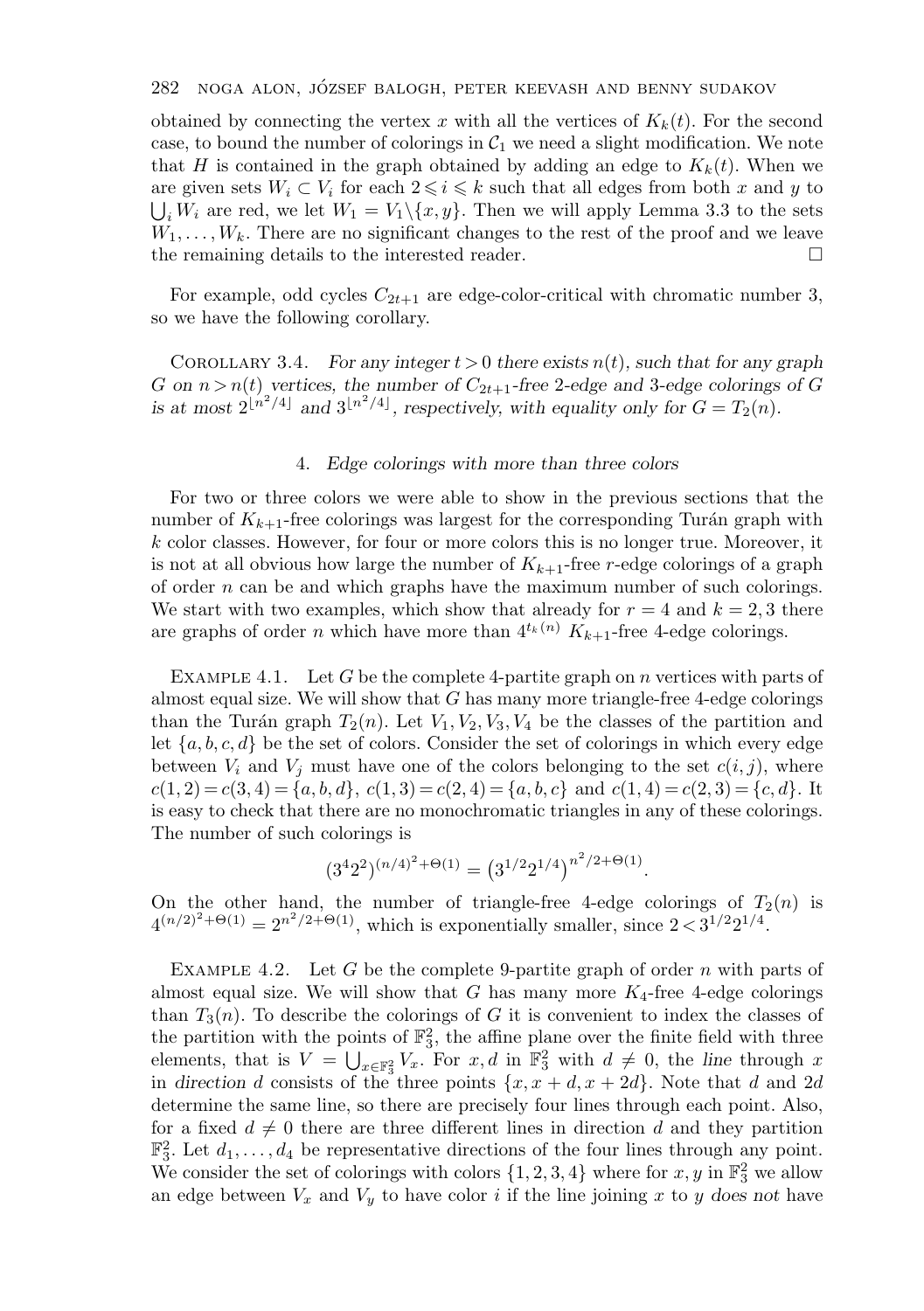direction  $d_i$ . In other words, the graph of color i respects the tripartition defined by the three lines in direction  $d_i$ , and is therefore contained in the Turán graph  $T_3(n)$ . It thus follows that all these colorings contain no monochromatic  $K_4$ . Note that there are precisely three colors available for each edge, so the number of such colorings is

$$
(3^{9/2})^{(n/9)^2 + \Theta(1)} = (3^{8/9})^{n^2/2 + \Theta(1)}.
$$

On the other hand, the number of  $K_4$ -free 4-colorings of  $T_3(n)$  is  $(4^3)^{(n/3)^2+\Theta(1)}$  $(2^{4/3})^{n^2/2+\Theta(1)}$ , which is exponentially smaller, as  $2^{4/3} < 3^{8/9}$ .

Next we show that the exponents in these two examples are best possible.

*Proof of Theorem* 1.2. The above examples give the required lower bounds, so it remains to obtain the upper bounds. We start with the proof of the upper bound on  $F(n, 4, 3)$ .

Consider a graph  $G = (V, E)$  with n vertices and any fixed 4-edge coloring of G without a monochromatic triangle. Fix any  $\eta > 0$  and let  $\epsilon < \eta$  be such as to satisfy the assertion of Lemma 2.5 (with  $t = 1$ ). By applying Lemma 2.4 we get a partition  $V = V_1 \cup ... \cup V_m$ ,  $m \leq M(n)$  with respect to which the graph of each of the four colors is  $\epsilon$ -regular. Let  $H_1, \ldots, H_4$  be the corresponding cluster graphs on the vertex set  $\{1,\ldots,m\}$ . By Lemma 2.5 each cluster graph is triangle-free and thus by Turán's theorem it has at most  $t_2(m)$  edges.

First we bound the number of 4-edge colorings of  $G$  that could give rise to this particular partition and these cluster graphs. As in the proof of Lemma 2.1 there are at most  $4\eta n^2$  edges that lie within some class of the partition, or join a pair of classes that is not regular with respect to some color, or join a pair of classes in which their color has density smaller than  $\eta$ . There are at most  $\left(\frac{n^2}{4\eta n^2}\right)$  ways to choose this set of edges and they can be colored in at most  $4^{4\eta n^2}$  different ways. For  $0 \le s \le 4$ , let  $e_s$  denote the number of pairs  $(i, j)$ ,  $i < j$  that are edges in exactly s of the cluster graphs and let  $p_s = 2e_s/m^2$ . Then the number of potential 4-edge colorings of G that could give this vertex partition and these cluster graphs is at most

$$
\binom{n^2/2}{4\eta n^2}\,4^{4\eta n^2}(1^{e_1}2^{e_2}3^{e_3}4^{e_4})^{n^2/m^2}\leqslant 2^{H(8\eta)n^2/2}\,4^{4\eta n^2}(2^{p_2}3^{p_3}4^{p_4})^{n^2/2}.
$$

As we already mentioned, by Turán's theorem  $e(H_i) \leq t_2(m)$  for all i. Thus

$$
p_1 + 2p_2 + 3p_3 + 4p_4 = \frac{e(H_1) + e(H_2) + e(H_3) + e(H_4)}{m^2/2} \le 2.
$$
 (4)

Now consider the graph H on  $\{1,\ldots,m\}$  where  $(i, j)$  is an edge of H if it is an edge in exactly three of the cluster graphs. Then  $e(H) = e_3$ . Note that however one chooses three sets of size 3 from a 4-element set of colors, there is a common color in all three. This implies that  $H$  is a triangle-free graph, since every triangle in H corresponds to a triangle in one of the cluster graphs  $H_i$ . Therefore by Turán's theorem we have

$$
p_3 \leqslant 1/2. \tag{5}
$$

Now we want to determine the maximum value of  $2^{p_2+2p_4}3^{p_3}$  subject to equations (4) and (5). Clearly we should choose  $p_1 = 0$ . Setting  $x = p_2 + 2p_4$ , we want to maximize  $x \log 2 + p_3 \log 3$ , subject to  $2x + 3p_3 \leq 2$  and  $p_3 \leq 1/2$ . Since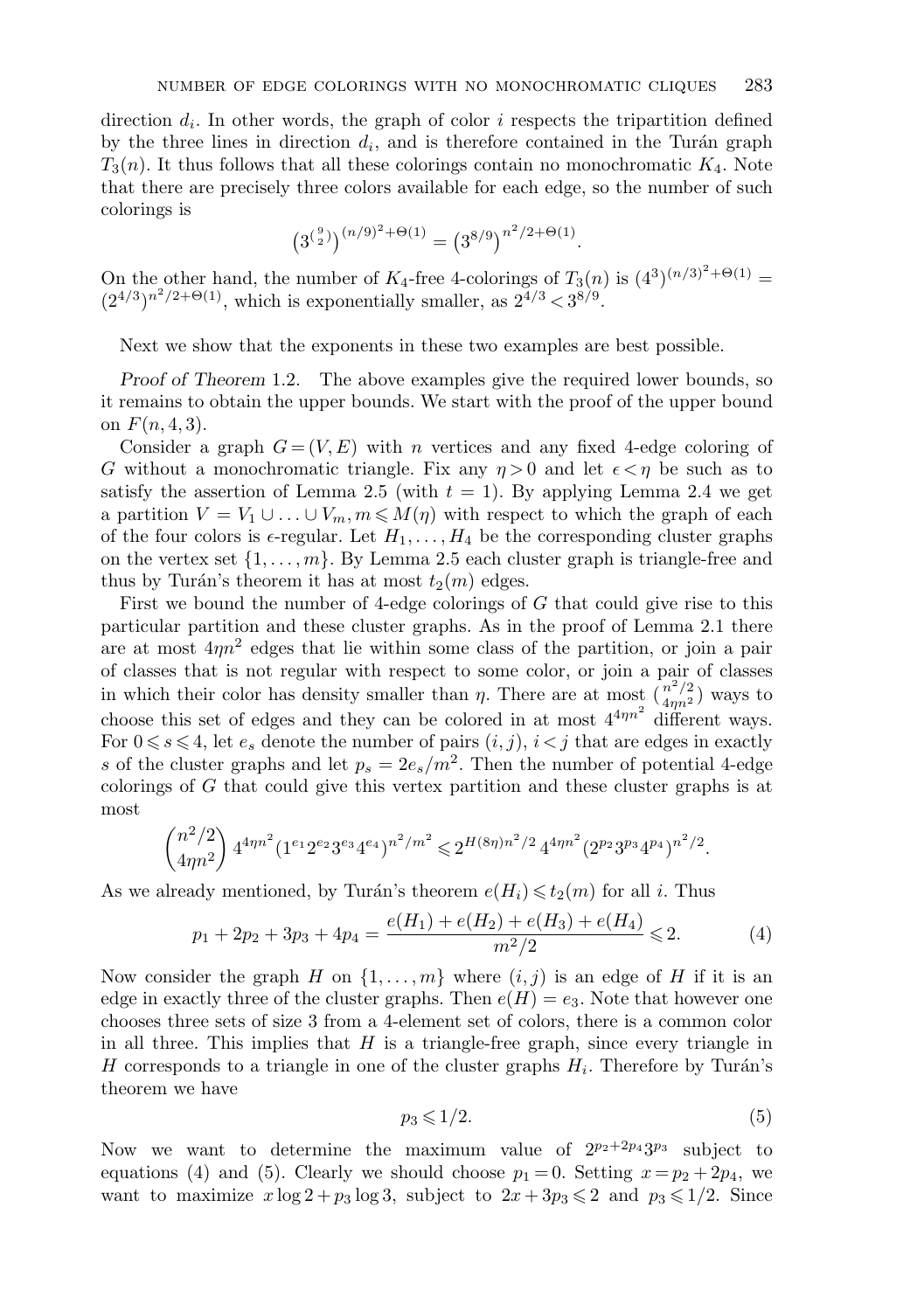$\frac{1}{3}$  log  $3 > \frac{1}{2}$  log 2 the maximum occurs at  $p_3 = 1/2$ ,  $x = 1/4$ . Hence there are at most  $2^{H(\bar{8}\eta)n^2/2}4^{4\eta n^2}(3^{1/2}2^{1/4})^{n^2/2}$  triangle-free 4-edge colorings of G that give this vertex partition and these cluster graphs. Note that  $M = M(n)$  is a constant and there are at most  $M^n$  partitions of the vertex set of G into at most M parts. Also, for every such partition there are at most  $2^{4(M^2/2)}$  choices for cluster graphs  $H_i$ . Since we can choose  $\eta$  to be arbitrarily small, we obtain that for sufficiently large  $n$ 

$$
F(n,4,3) \le M^n 2^{2M^2} 2^{H(8\eta)n^2/2} 4^{4\eta n^2} (3^{1/2} 2^{1/4})^{n^2/2} \le (3^{1/2} 2^{1/4})^{n^2/2 + o(n^2)}.
$$

Now we obtain the upper bound on  $F(n, 4, 4)$ . Consider a graph  $G = (V, E)$  with n vertices and any fixed 4-edge coloring of G without a monochromatic  $K_4$ . Fix any  $\eta > 0$  and let  $\epsilon < \eta$  be such as to satisfy the assertion of Lemma 2.5. By applying Lemma 2.4 we get a partition  $V = V_1 \cup ... \cup V_m$ ,  $m \leq M(\eta)$  with respect to which the graph of each of the four colors is  $\epsilon$ -regular. Let  $H_1, \ldots, H_4$  be the corresponding cluster graphs on the vertex set  $\{1,\ldots,m\}$ . By Lemma 2.5 each cluster graph is  $K_4$ -free and thus by Turán's theorem it has at most  $t_3(m)$  edges.

First we bound the number of 4-edge colorings of  $G$  that could give rise to this particular partition and these cluster graphs. Again there are at most  $4\eta n^2$  edges that lie within some class of the partition, or join a pair of classes that is not regular with respect to some color, or join a pair of classes in which their color has density smaller than  $\eta$ . There are at most

$$
\binom{n^2/2}{4\eta n^2}
$$

ways to choose this set of edges and they can be colored in at most  $4^{4\eta n^2}$  different ways. For  $0 \le s \le 4$ , let  $e_s$  denote the number of pairs  $(i, j)$ ,  $i < j$  that are edges in exactly s of the cluster graphs and let  $p_s = 2e_s/m^2$ . Then the number of potential 4-edge colorings of G that could give this vertex partition and these cluster graphs is at most

$$
\binom{n^2/2}{4\eta n^2} 4^{4\eta n^2} (1^{e_1} 2^{e_2} 3^{e_3} 4^{e_4})^{n^2/m^2} \leq 2^{H(8\eta)n^2/2} 4^{4\eta n^2} (2^{p_2} 3^{p_3} 4^{p_4})^{n^2/2}.
$$

As we already mentioned, by Turán's theorem  $e(H_i) \leq t_3(m)$  for all i. Thus

$$
p_1 + 2p_2 + 3p_3 + 4p_4 = \frac{e(H_1) + e(H_2) + e(H_3) + e(H_4)}{m^2/2} \leqslant 4\frac{t_3(m)}{m^2/2} \leqslant 8/3.
$$

As before, since  $\frac{1}{3} \log 3 > \frac{1}{2} \log 2 = \frac{1}{4} \log 4$ , the number of colorings is maximized when we choose  $p_3$  as large as possible, that is  $p_3 = 8/9$ . This gives at most  $2^{H(8\eta)n^2/2}4^{4\eta n^2}(3^{8/9})^{n^2/2}$  4-edge colorings of G that give this vertex partition and these cluster graphs. Note that  $M = M(\eta)$  is a constant and there are at most  $M^n$ partitions of the vertex set of  $G$  into at most  $M$  parts. Also, for every such partition there are at most  $2^{4(M^2/2)}$  choices for cluster graphs  $H_i$ . Since we can choose  $\eta$  to be arbitrarily small, we obtain that for sufficiently large  $n$ 

$$
F(n,4,4) \leqslant M^{n} 2^{2M^{2}} 2^{H(8\eta)n^{2}/2} 4^{4\eta n^{2}} (3^{8/9})^{n^{2}/2} \leqslant (3^{8/9})^{n^{2}/2 + o(n^{2})}.
$$

This completes the proof of the theorem.

So far we have obtained rather accurate estimates for the values of  $F(n, 4, 3)$  and  $F(n, 4, 4)$ . The determination or estimation of  $F(n, r, k+1)$  for all r and k seems to be a much harder problem. Indeed, it is not even clear what the correct exponent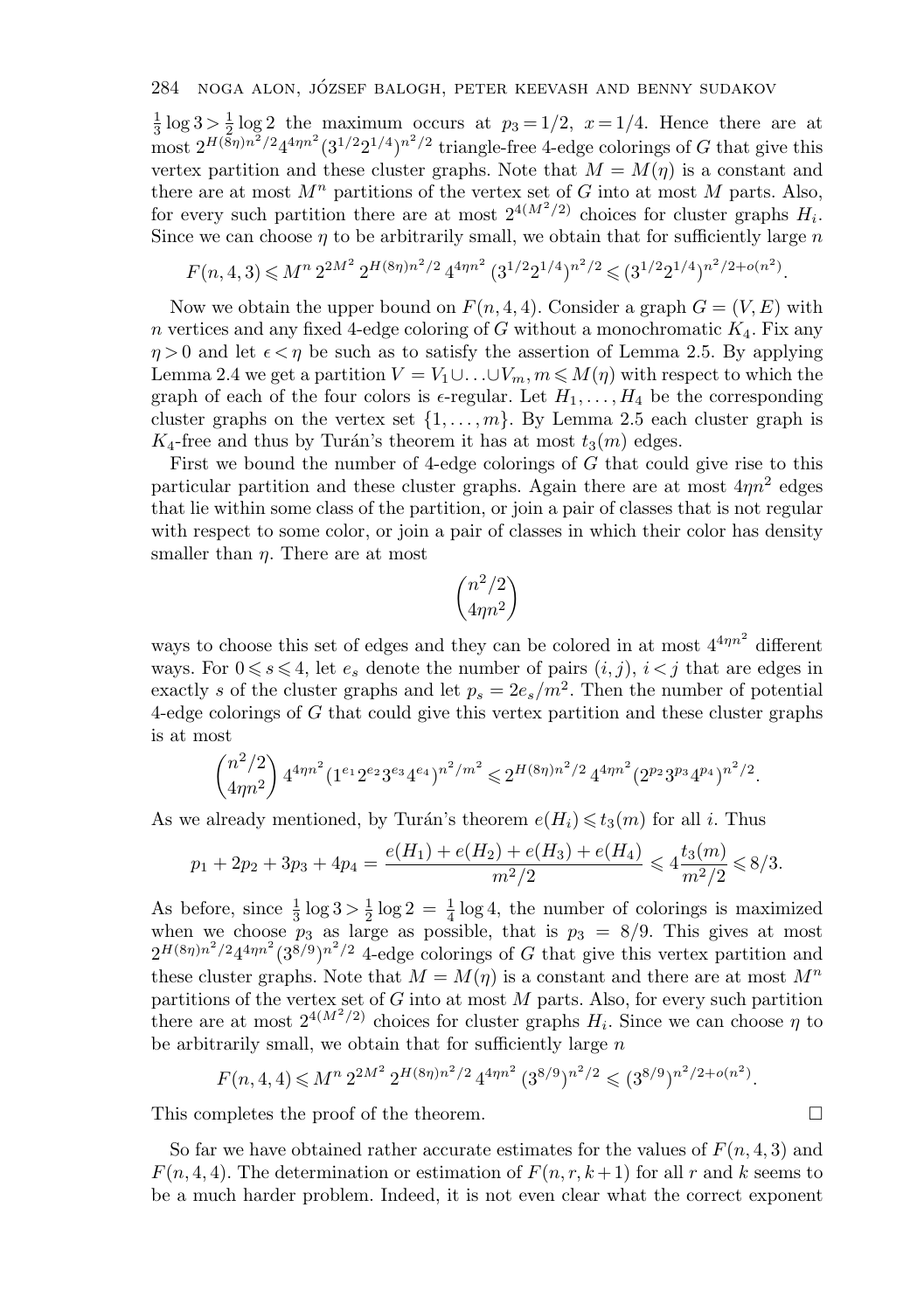should be. In general, the statement of Theorem 1.3 gives some indication on the asymptotic behavior of  $F(n, r, k+1)$ , when  $k + r$  is large.

The proof of Theorem 1.3 is similar to the proof of Theorem 1.2. We need the following simple lemma.

Lemma 4.3. *Let* N *be an integer, and let* s>e *be a real number. Then, the maximum possible product of all elements of a sequence of at most N positive reals whose sum is at most*  $sN$  *is at most*  $s^N$ *.* 

*Proof.* Let  $m \leq N$  be the number of elements in the sequence. By the arithmeticgeometric mean inequality their product is maximized when they are all equal, and in this case the product is at most  $f_m = (sN/m)^m$ . The function  $g(m) = \ln f_m =$  $m \ln(sN) - m \ln m$  is increasing for all admissible values of m, as its derivative is  $\ln(sN/m)-1 \geqslant \ln s-1 > 0$ , and hence the maximum possible value of  $f_m$  for  $m \leqslant N$ is obtained when  $m = N$ , supplying the desired result. П

*Proof of Theorem* 1.3. We start with the proof of (1). Consider a graph  $G =$  $(V, E)$  with n vertices and any fixed r-edge coloring of G without a monochromatic  $K_{k+1}$ . Fix an  $\eta > 0$  and let  $\epsilon < \eta$  satisfy the assertion of Lemma 2.5 with  $t = 1$ . By Lemma 2.4 there is a partition  $V = V_1 \cup ... \cup V_m$ ,  $m \leq M(\eta)$ , with respect to which the graph of each of the r colors is  $\epsilon$ -regular. Let  $H_1, \ldots, H_r$  be the corresponding cluster graphs on the vertex set  $\{1,\ldots,m\}$ . By Lemma 2.5 each cluster graph  $H_i$ is  $K_{k+1}$ -free and thus by Turán's theorem it has at most  $t_k(m)$  edges.

First we bound the number of  $r$ -edge colorings of  $G$  that give rise to this particular partition and these cluster graphs. As in the proof of Lemma 2.1 there are at most  $r\eta n^2$  edges that lie within some class of the partition, or join a pair of classes that is not regular with respect to some color, or join a pair of classes in which their color has density smaller than  $\eta$ . There are at most

$$
\binom{n^2/2}{r\eta n^2}
$$

ways to choose this set of edges and they can be colored in at most  $r^{r\eta n^2}$  different ways. For  $0 \leq p \leq r$ , let  $e_p$  denote the number of pairs  $(i, j)$ ,  $i < j$  that are edges in exactly  $p$  of the cluster graphs  $H_i$ . Clearly

$$
\sum_{p=1}^r e_p \leqslant \binom{m}{2} < \frac{m^2}{2}.
$$

Therefore, the number of potential  $r$ -edge colorings of  $G$  that give this vertex partition and these cluster graphs is at most

$$
\binom{n^2/2}{r\eta n^2} r^{r\eta n^2} \left(\prod_{j=1}^r j^{e_j}\right)^{n^2/m^2} \leq 2^{H(2r\eta)n^2/2} r^{r\eta n^2} \prod_{j=1}^r j^{e_j n^2/m^2}.
$$

As already mentioned, by Turán's theorem  $e(H_i) \leq t_k(m)$  for all i. Thus

$$
\sum_{j=1}^{r} je_j \leq \frac{r(k-1)}{k} \frac{m^2}{2}.
$$
\n(6)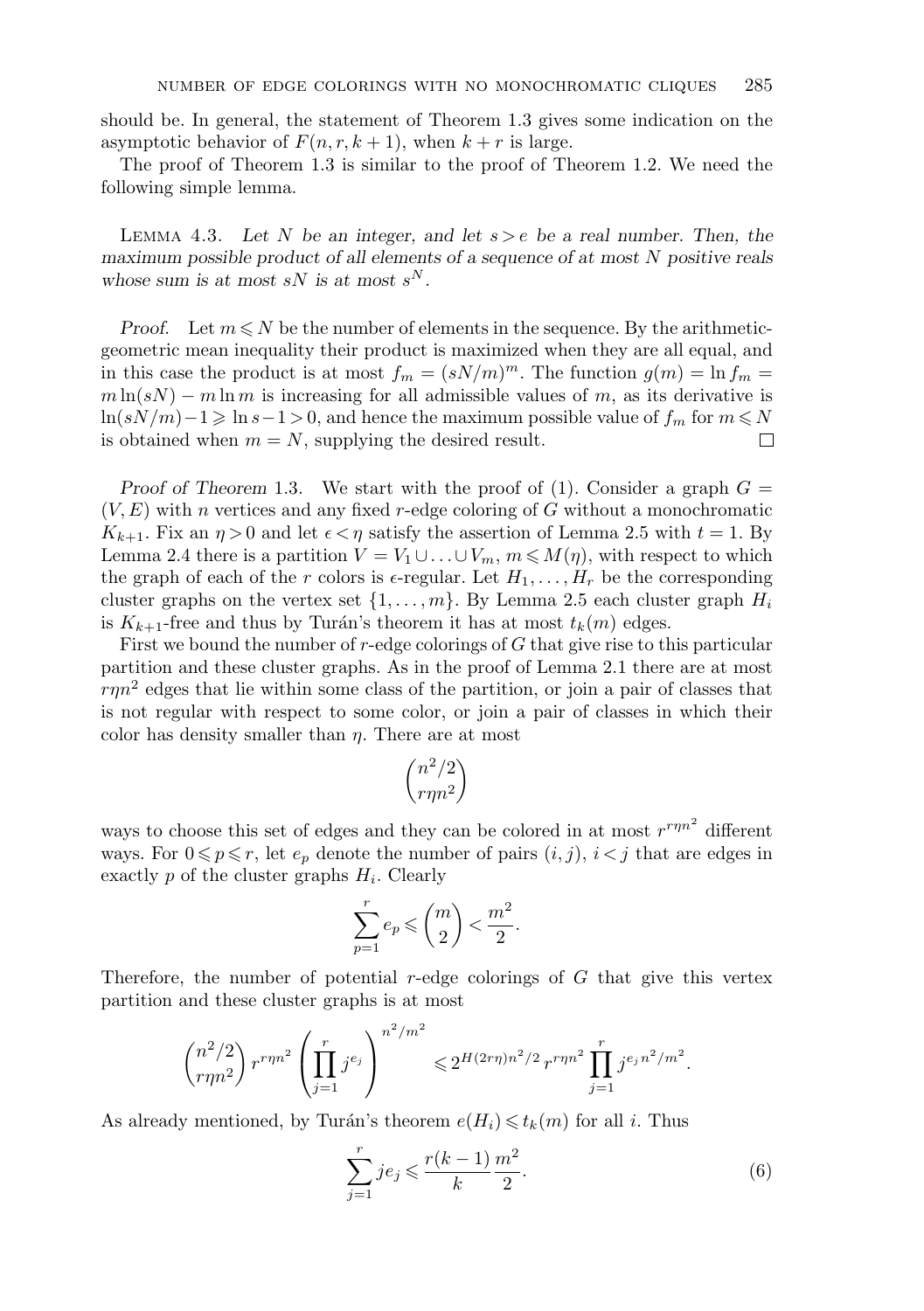It follows that the product  $\prod_{j=1}^r j^{e_j n^2/m^2}$  is a product of  $\sum_{j=1}^r e_j n^2/m^2 \leq n^2/2$ positive integers whose sum is at most

$$
\frac{r(k-1)}{k}\frac{m^2}{2}\frac{n^2}{m^2} = \frac{r(k-1)}{k}\frac{n^2}{2},
$$

where here we used (6). By Lemma 4.3 with  $N = n^2/2$  and  $s = r(k-1)/k(>e)$ we conclude that this product is at most  $(r(k-1)/k)^{n^2/2}$ . Thus, there are at most  $2^{H(2r\eta)n^2/2}r^{r\eta n^2}(r(k-1)/k)^{n^2/2}r$ -edge colorings of G with no monochromatic  $K_{k+1}$  that give this vertex partition and these cluster graphs. Recall that  $M = M(\eta)$ is a constant, and there are at most  $M<sup>n</sup>$  partitions of the vertex set of G into at most M parts. Also, for every such partition there are at most  $2^{r(M^2/2)}$  choices for the cluster graphs  $H_i$ . Therefore,

$$
F(n, r, k+1) \leq M^n 2^{rM^2/2} 2^{H(2r\eta)n^2/2} r^{r\eta n^2} \left(\frac{r(k-1)}{k}\right)^{n^2/2}
$$

$$
\leqslant \left(\frac{r(k-1)}{k}\right)^{n^2/2 + O(\eta \log(1/\eta))n^2}
$$

Since we can choose  $\eta$  to be arbitrarily small, it follows that

$$
F(n,r,k+1) \leqslant \left(\frac{r(k-1)}{k}\right)^{n^2/2 + o(n^2)}
$$

completing the proof of (1). We note that when  $r(k-1)/k$  is not an integer, the upper bound can be slightly improved, as the assertion of Lemma 4.3 can be improved if all the elements of the given sequence are integers.

We next prove (2). Let  $G = (V, E)$  be the Turán graph  $T_r(n)$ , and let  $V_1, V_2, \ldots, V_r$ be its color classes. Our objective is to show that  $G$  has many  $r$ -edge colorings with no monochromatic  $K_{k+1}$ . For each  $p, 1 \leq p \leq r$ , let  $H_p$  be a copy of the Turán graph  $T_k(r)$  on the set of r vertices  $R = \{1, 2, ..., r\}$ , placed randomly on R. For each fixed pair i, j of distinct members of R, let  $S_{ij} = \{p : ij \in E(H_p)\}\$  denote the set of all graphs  $H_p$  containing the edge ij. The cardinality of this set is a binomial random variable with parameters r and  $t_k(r)/\binom{r}{2} \geqslant (k-1)/k$ . By the standard estimates for binomial distributions (cf., for example,  $[1,$  Theorem A.1.13]) it follows that for each fixed  $i, j \in R$ , the probability that  $|S_{ij}| < K$ , where  $K = r(k-1)/k - 2\sqrt{r \ln r}$ , is at most  $1/r^2$ . Hence, with positive probability all sets  $S_{i,j}$  are of cardinality at least  $K$ . The result now follows by considering all colorings of  $G$  in which every edge connecting  $V_i$  and  $V_j$  is colored by a color from  $S_{ij}$ . This establishes (2).

Finally, note that the assertion of (3) for  $k \leq r$  and r large follows from (1) and (2). For  $k \geq r$  and k large it follows from (1) (or the trivial fact that

$$
F(n,r,k+1) \leqslant r^{\binom{n}{2}}),
$$

and the simple lower bound  $F(n, r, k + 1) \ge r^{((k-1)/k) {n \choose 2}}$ 

### 5. *Concluding remarks*

It is not too difficult to prove the following.

Proposition 5.1. *For every fixed* r *and* k*, the limit*

$$
\lim_{n \to \infty} (F(n, r, k))^{2/n^2}
$$

*exists, and is a positive real.*

 $\begin{array}{c}\n\binom{n}{2}.\n\end{array}$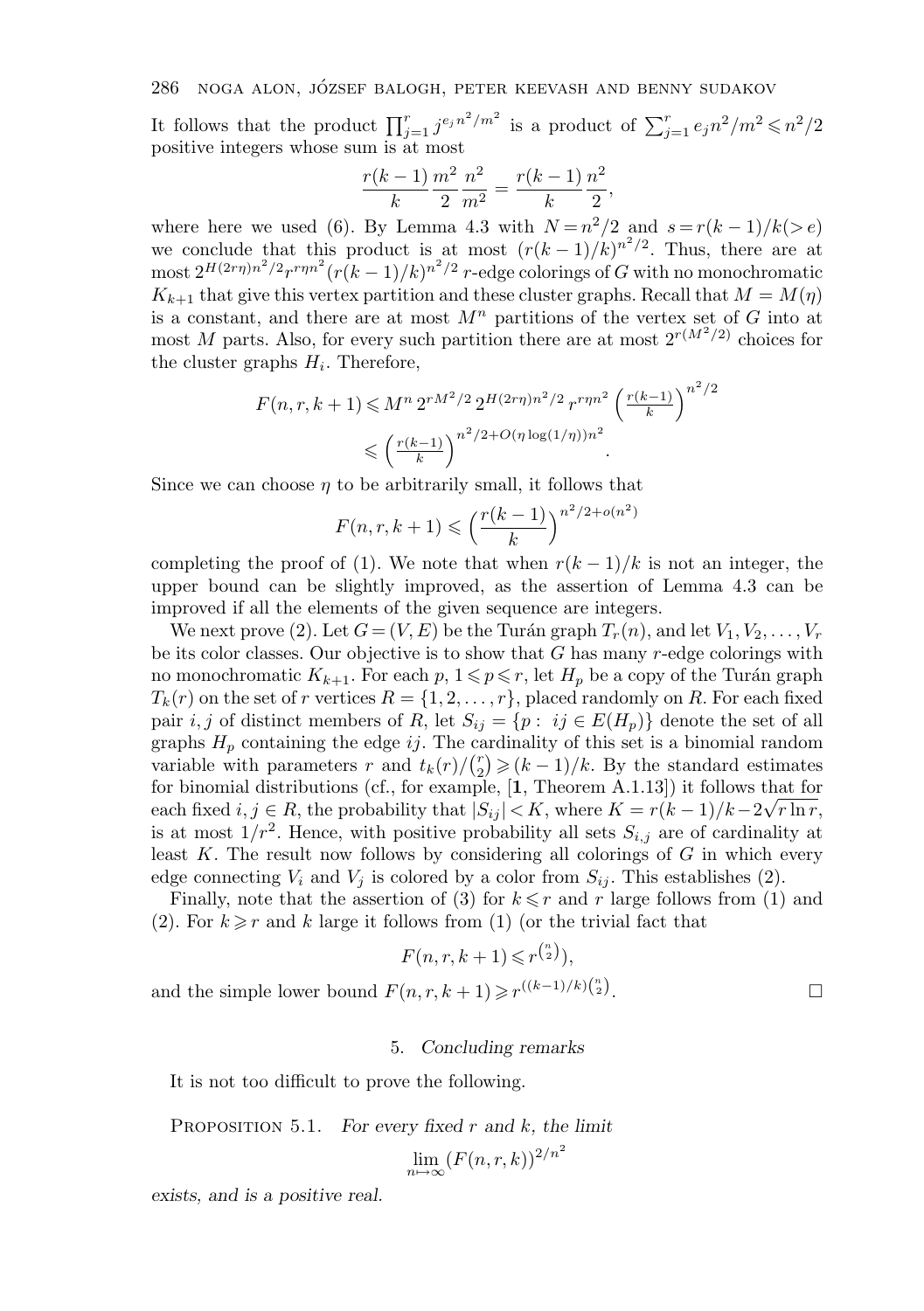Our original proof was based on some of the arguments in the proof of Theorem 1.3. An anonymous referee, however, suggested the following simpler proof, which shows that  $(F(n, r, k))^{1/{n \choose 2}}$  is decreasing. We use the following lemma, which follows from an entropy inequality of Shearer [**4**] (see also [**1**]).

Lemma 5.2. *Let* C *be a set of* r*-colorings of an* N*-element set* X*. Suppose that*  $\{X_1,\ldots,X_m\}$  *is a collection of subsets of* X *such that each element*  $x \in X$  *belongs to at least t of the sets*  $X_i$ *. For each*  $1 \leq i \leq m$  *let*  $C_i$  *be the set of all colorings obtained by restricting those in*  $\mathcal C$  *to the set*  $X_i$ *. Then* 

$$
|\mathcal{C}|^t \leqslant \prod_{i=1}^m |\mathcal{C}_i|.
$$

*Proof of Proposition* 5.1. It clearly suffices to show that  $(F(n, r, k))^{1/{n \choose 2}}$  is a decreasing function of n. Let G be a graph on the vertex set  $\{1,\ldots,n\}$  with  $F(n, r, k)$  K<sub>k</sub>-free r-edge colorings. Let X be its edge set and let C be the set of all its  $K_k$ -free r-edge colorings. For  $1 \leq i \leq n$  let  $X_i$  be the set of edges of the subgraph of G obtained by deleting vertex i. Then each edge  $e \in X$  belongs to  $n-2$  of the sets  $X_i$ . By definition, the restriction of the set C to  $X_i$  is a set of  $K_k$ -free r-edge colorings of a graph on  $n-1$  vertices, and hence its size is at most  $F(n-1, r, k)$ . Applying Lemma 5.2, we get  $F(n, r, k)^{n-2} \leq F(n-1, r, k)^n$ . Raising each side of this inequality to the power  $2/(n(n-1)(n-2))$  we see that  $(F(n,r,k))^{1/{n \choose 2}}$  is decreasing, completing the proof.

For every  $r \geqslant 2$  and  $k > 1$ , define  $f(r, k + 1) = \lim_{n \to \infty} (F(n, r, k + 1))^{2/n^2}$ . This limit exists, by Proposition 5.1, and trivially it is at least  $r^{(k-1)/k}$  and at most r. By Theorem 1.1,  $f(2, k + 1) = 2^{(k-1)/k}$  for all k and  $f(3, k + 1) = 3^{(k-1)/k}$  for all k. By Theorem 1.2,  $f(4,3) = 3^{1/2}2^{1/4} (> 4^{1/2})$  and  $f(4,4) = 3^{8/9} (> 4^{2/3})$ , and by Theorem 1.3 for large  $k + r$ ,  $f(r, k + 1) = (r(k - 1)/k)(1 + o(1))$  with the  $o(1)$  term tending to zero as  $k + r$  tends to infinity.

It is not difficult to prove that in fact for every  $r \geq 4$  and every  $k > 1$ ,  $f(r, k + 1)$ is strictly larger than  $r^{(k-1)/k}$ . To do so, one first shows, using some simple constructions following the ones described in the proofs of Theorems 1.2 and 1.3, that for every  $r \geq 4$ ,  $f(r, 3) > r^{1/2}$ . Knowing this, we can start with the Turán graph  $G = T_k(n)$  as a graph that has many r-colorings with no monochromatic  $K_{k+1}$ , and get an exponentially better example by replacing the induced subgraph of G on three of the color classes whose total number of vertices is, say,  $n'$ , by the best example we have for providing a lower bound for  $F(n', r, 3)$ . (In fact, for  $k \geq 3s$  we can perform such a replacement for s pairwise disjoint triples of color classes).

The problem of determining  $f(r, k)$  for all r and k seems interesting. It may also be interesting to find a proof of Theorem 1.1 without applying the regularity lemma, in order to conclude that the assertion of the theorem holds already for values of n which are not so huge as a function of  $r$  and  $k$ . It is easy to see that the assertion fails for values of n which are smaller than, say,  $r^{(k-1)/2}$ , as in this case, a random r-coloring of  $K_n$  contains no monochromatic  $K_{k+1}$  with probability that exceeds 1/2, showing that for such relatively small (and yet exponential) values of  $n, F(n, r, k+1) > \frac{1}{2}r^{\binom{n}{2}}.$